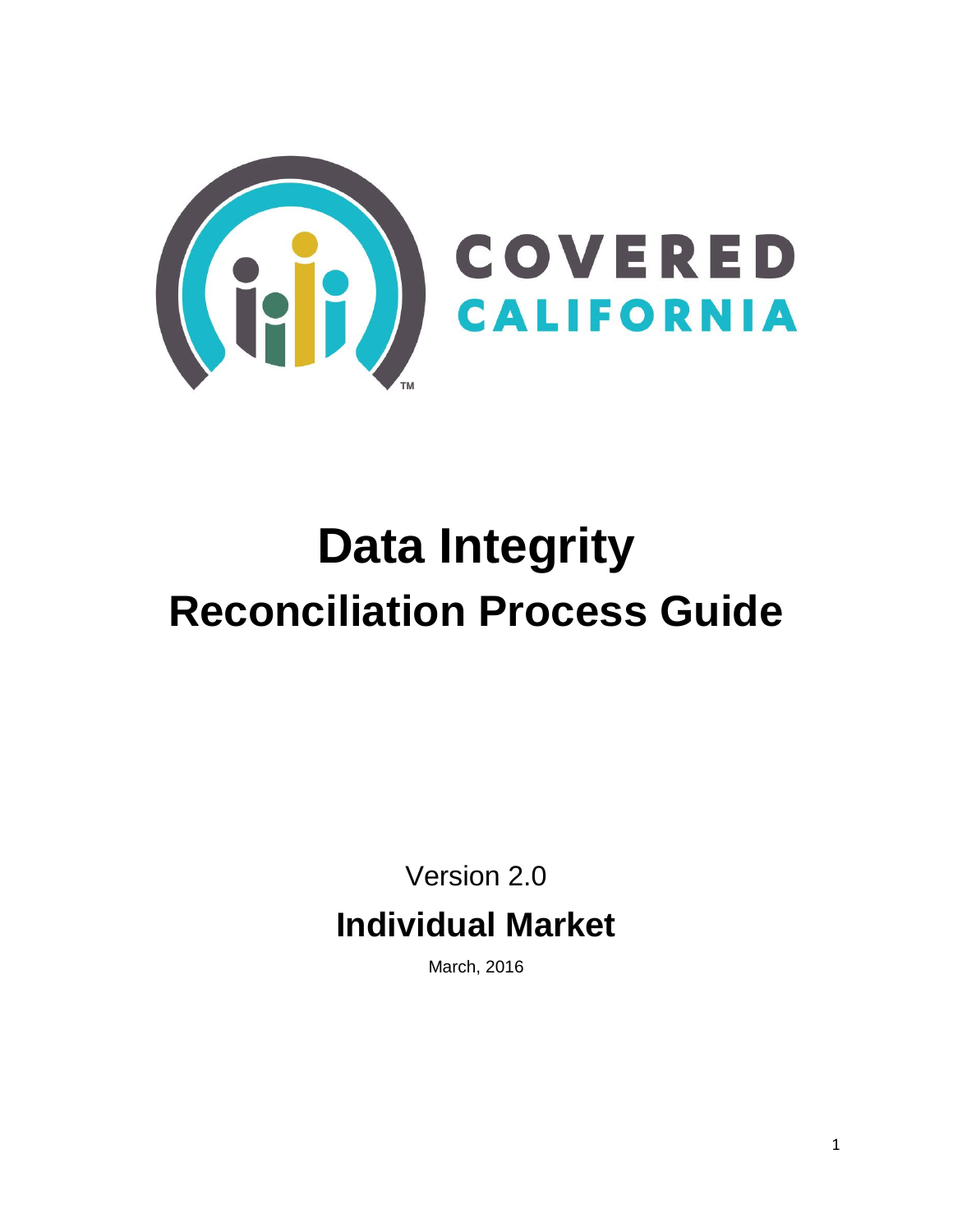# Table of Contents

| 1 <sub>1</sub> |      |  |
|----------------|------|--|
|                | 1.1. |  |
|                | 1.2. |  |
| 2.             |      |  |
|                | 2.1. |  |
|                | 2.2. |  |
| 3.             |      |  |
| 4.             |      |  |
| 5.             |      |  |
|                | 5.1. |  |
|                | 5.2. |  |
| 6.             |      |  |
|                | 6.1. |  |
|                | 6.2. |  |
|                | 6.3. |  |
| 7 <sub>1</sub> |      |  |
|                | 7.1. |  |
|                | 7.2. |  |
| 8.             |      |  |
| 9.             |      |  |
| 10.            |      |  |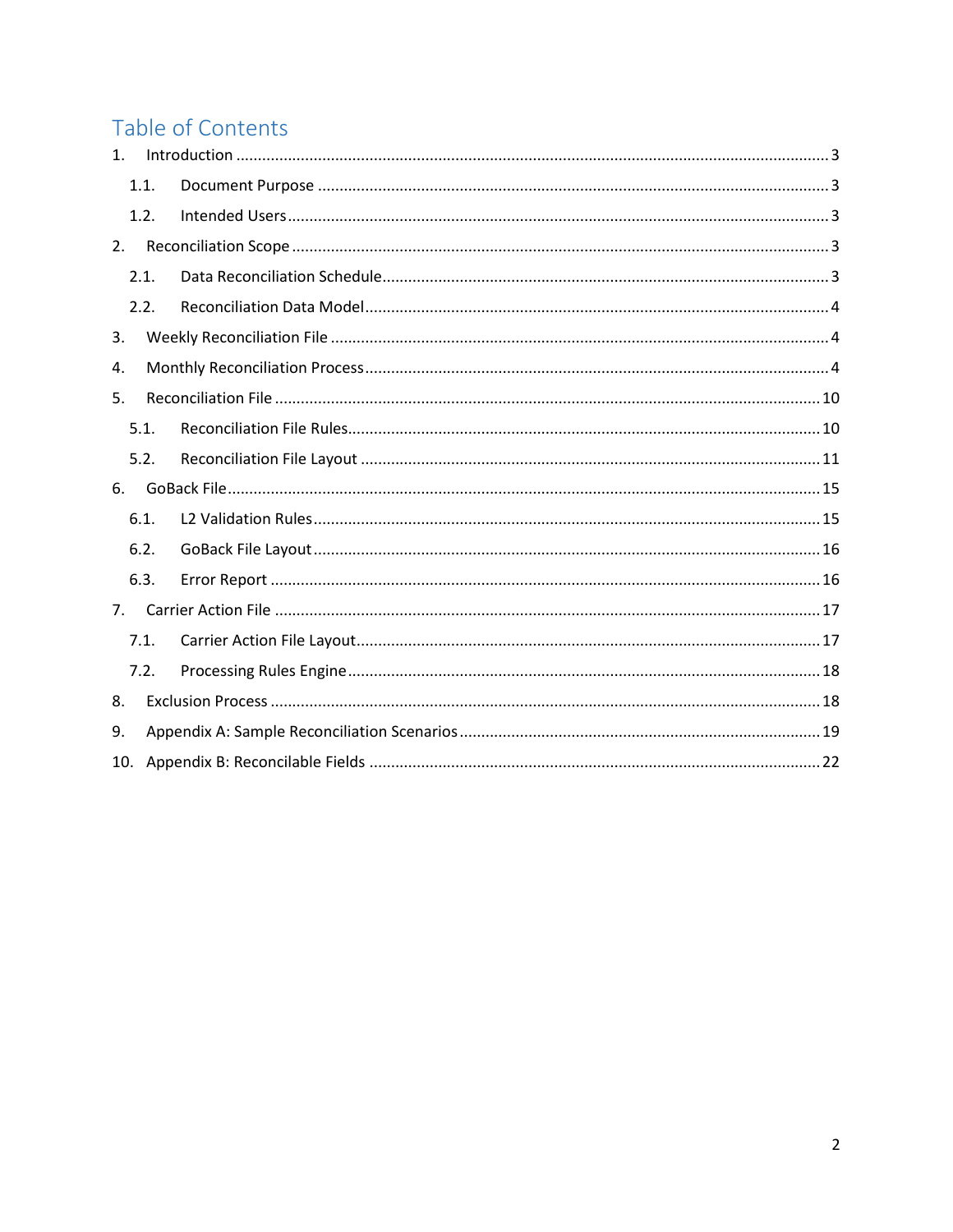# <span id="page-2-0"></span>1. Introduction

### <span id="page-2-1"></span>1.1. Document Purpose

The Reconciliation Process Guide shall define the scope and expectations for a reoccurring reconciliation. Fundamental to this process is the ability to readily identify, track, and resolve artifacts that result from transactions between Covered California, through the California Healthcare Eligibility, Enrollment, and Retention System (CalHEERS), and its Issuers.

The resolution process will be performance tuned over time to accommodate for enrollment complexity and the transparency required for root cause analysis. Revisions to the process and file formats will be managed in accordance with the reconciliation cycles and captured in subsequent versions of this guide.

| <b>DATE</b> | <b>REVISION #</b> | <b>REVISION DESCRIPTION</b>               |
|-------------|-------------------|-------------------------------------------|
| 06/03/2015  | 1.0               | Initial version                           |
| 08/11/2015  | 1.5               | L <sub>2</sub> and L <sub>3</sub> updates |
| 02/20/2016  | 2.0               | <b>GoBack and Carrier Action updates</b>  |

#### Table 1. Revision History

### <span id="page-2-2"></span>1.2. Intended Users

The Reconciliation Process Guide is intended for account managers and staff of the enrollment, payment processing, and supporting technical teams of Qualified Health Plans (QHP) / Qualified Dental Plans (QDP) who are responsible for electronic transactions with Covered California through the California Healthcare Eligibility, Enrollment, and Retention System (CalHEERS).

## <span id="page-2-3"></span>2. Reconciliation Scope

### 2.1. Data Reconciliation Schedule

<span id="page-2-4"></span>Covered California and CalHEERS will engage in a monthly reconciliation process with all Issuers participating on the individual market; including both health and dental carriers. Applying key lessons learned from previous benefit years, the Program Integrity Division (PID), by way of the Data Integrity Unit, will continue to monitor and facilitate all eligibility and enrollment reconciliation efforts with the Issuers.

| Figure 1: Monthly Data Reconciliation Schedule |
|------------------------------------------------|
|------------------------------------------------|

Issuer: Initial File Submission **Data Integrity: File Analysis** Data Integrity: File Analysis Issuer: GoBack File Response Data Integrity: CalHEERS Updates Issuer: Carrier Action and Validation Data Integrity: Data Validation

| Reconciliation<br>Cycle |        | <b>Monthly Reconciliation</b> |        |        |
|-------------------------|--------|-------------------------------|--------|--------|
|                         | Week 1 | Week 2                        | Week 3 | Week 4 |
|                         |        |                               |        |        |
|                         |        |                               |        |        |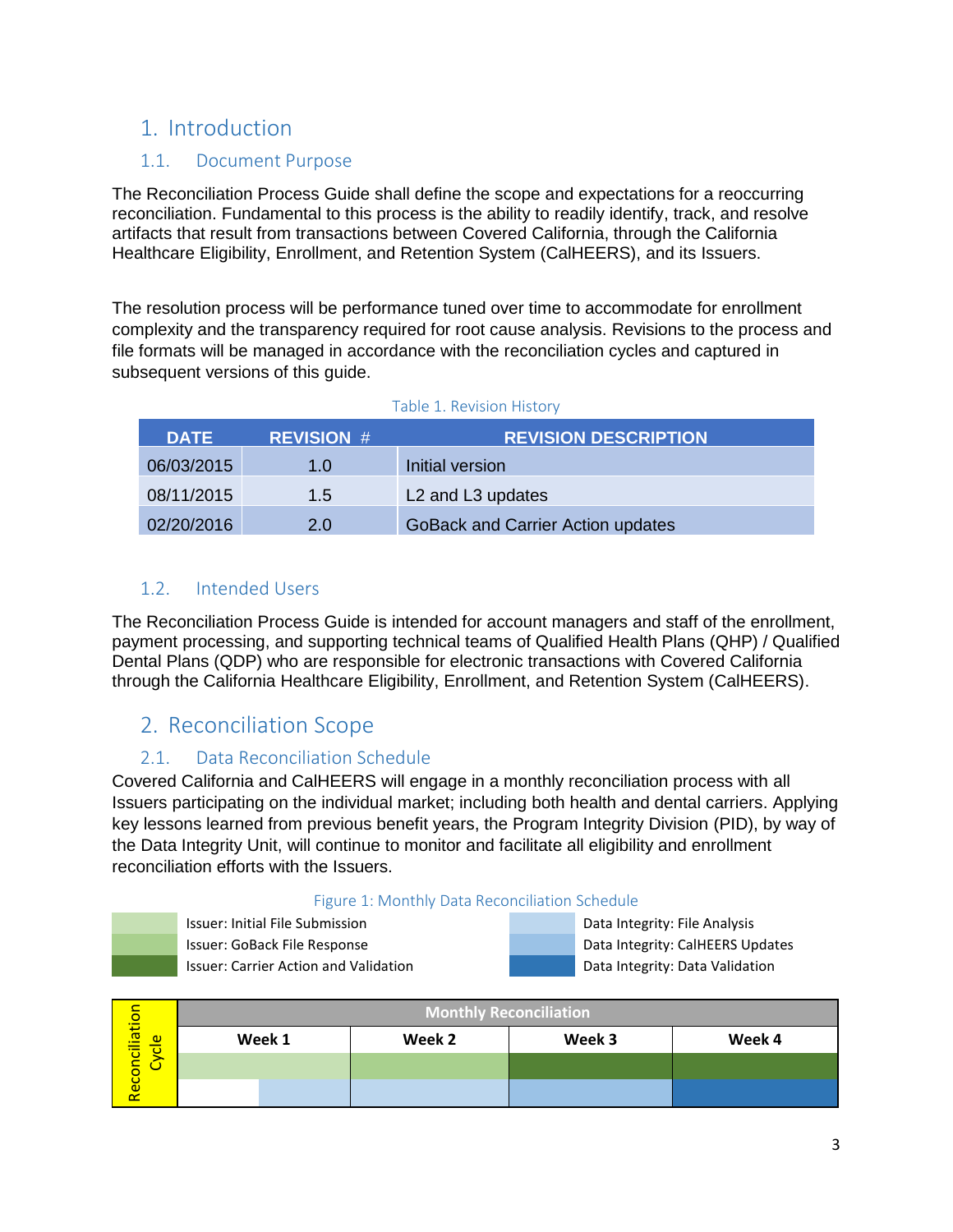### 2.2. Reconciliation Data Model

<span id="page-3-0"></span>The Program Integrity Unit serves as the single point of contact for reconciliatory activities between CalHEERS and all Issuers participating on the individual market. The reconciliation data model has been engineered to leverage tiered enrollment validations and the simplicity of atomic processing rules to achieve the necessary performance agility required by the California Health Benefit Exchange, its Issuers, and consumers alike.

In what is an inherently asynchronous transactional system, the reconciliation process is intended to evaluate the nature of enrollment transactions and bring synchronicity between the Issuer's systems and CalHEERS where necessary. Serving as the single point of contact for reconciliatory activities, the reconciliation process provides operational efficiencies to core business processes at an enterprise level. Issuer synchronization of consumer enrollment ensures consistency of Federal reporting to both the Center for Medicare and Medicaid Services (CMS) and the Internal Revenue Service (IRS), business analytics in support of market research and quality measures, and promotes materially accurate billed per member per month (PMPM) participation fees.

The Data Integrity Unit works closely with internal departments to monitor and solution discrepancies that arise in the underlying data. Similarly, it is the expectation of Covered California that each Issuer will coordinate their reconciliatory efforts with the respective internal departments; including Enrollment, Service Center, Finance, and any Technical vendors.

# <span id="page-3-1"></span>3. Weekly Reconciliation File

Covered California will provide a Reconciliation File to the Issuers each week. The purpose of the weekly file is to provide a one-way comprehensive snapshot view of the full enrollment population for Issuers to reference.

For those members who are missing from the Issuer system, their transactions should be reconstituted from the weekly recon file. Any new enrollments, indicated by either a new Enrollment ID or Maintenance to an existing Enrollment ID, should be reconstituted with all associated values. For any maintenance transactions on existing enrollments, the associated values should be applied on a going forward basis only. Where there is any concern over applying these rules, please contact the Plan Management Division by way of your Plan Manager and the Program Integrity Unit.

# <span id="page-3-2"></span>4. Monthly Reconciliation Process

This section includes the summary process flow and accompanying detailed activity narrative for the Covered California and Issuer data reconciliation process. Each cycle will leverage the Weekly Reconciliation File containing a comprehensive snapshot view of the full enrollment population. Each reconciliation cycle is based on a specific file, referenced by the audit date in the first column of the file. This date is commonly referred to as the audit date or anchor point for a given reconciliation cycle. During the later phase of each monthly reconciliation, Issuers will be expected to action various resolution methods. Future iterations of the reconciliation process will include both 834s and system data fixes as stipulated by the reconciliation analysis, processing rules, and corresponding root cause findings.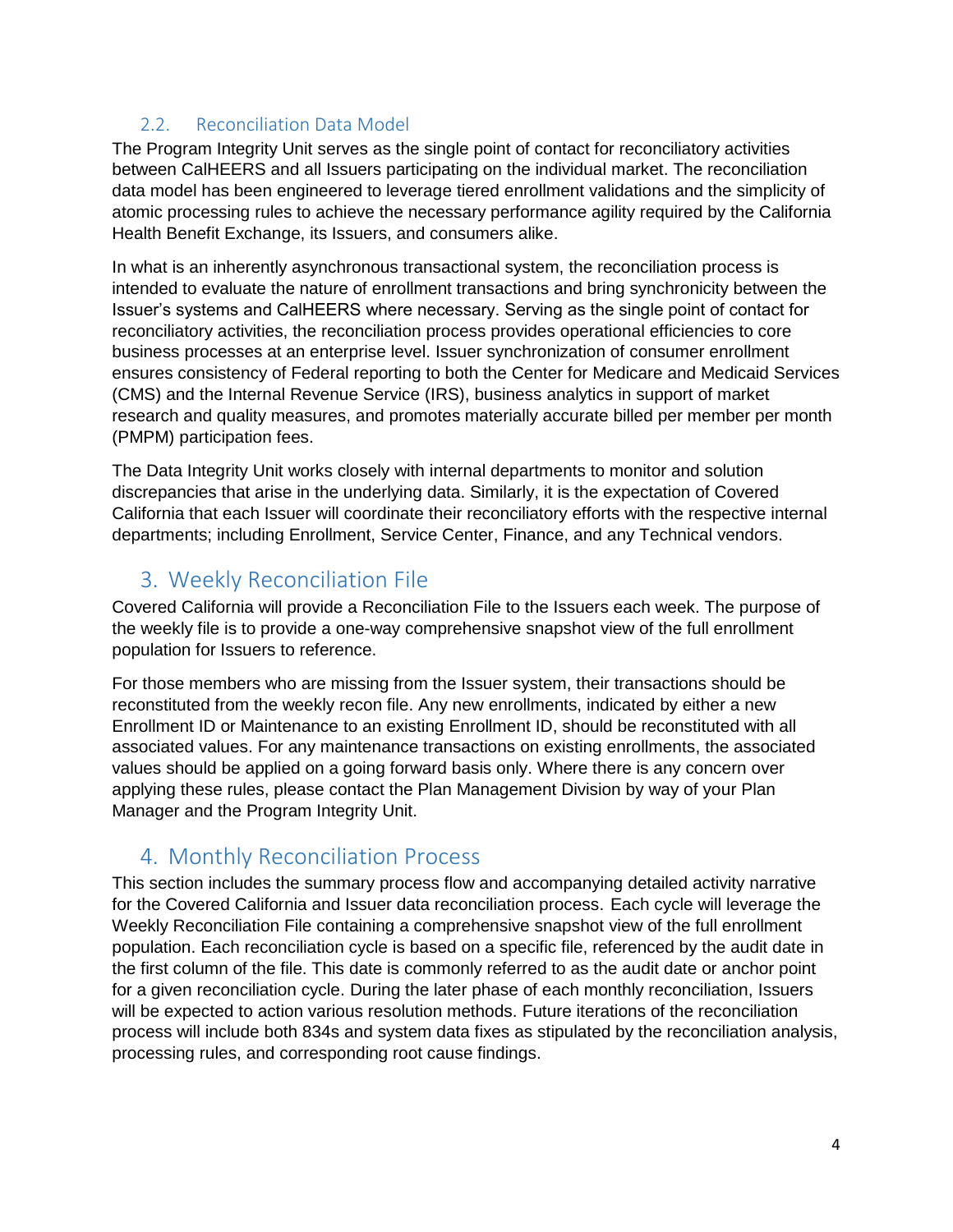

### Figure 3: Data Reconciliation Process Diagram

#### Table 1: Data Reconciliation Process Narrative

| <b>Ref</b><br># | <b>Activity</b>                                            | <b>Actor</b>           | <b>Activity Detail</b>                                                                                                                                                                                                                                                                                                                                                                                                                                                                                                    |
|-----------------|------------------------------------------------------------|------------------------|---------------------------------------------------------------------------------------------------------------------------------------------------------------------------------------------------------------------------------------------------------------------------------------------------------------------------------------------------------------------------------------------------------------------------------------------------------------------------------------------------------------------------|
| 1               | Send<br><b>Reconciliation</b><br><b>CSV File</b>           | CC/<br><b>CalHEERS</b> | Reconciliation cycles will be based on the Weekly Reconciliation CSV file<br>sent on the date stipulated in the reconciliation schedule.<br><b>File naming convention:</b><br><hios id="">_INDV_ENROLLMENT_RECON_HEALTH_<time generated<br="">YYYYMMDD&gt;.<benefit year="">.csv.zip<br/><hios id="">_INDV_ENROLLMENT_RECON_DENTAL_<time generated<br="">YYYYMMDD&gt;.<benefit year="">.csv.zip<br/>Example:<br/>55555 INDV ENROLLMENT RECON HEALTH 20150520.2015.csv.zip</benefit></time></hios></benefit></time></hios> |
| $\overline{2}$  | <b>Receive</b><br><b>Reconciliation</b><br><b>CSV File</b> | Issuer                 | Issuers can expect the Weekly Reconciliation files via the same method and<br>location as 834s are received.<br>Section 5.2 of the Reconciliation Process Guide: Weekly Reconciliation File<br>Layout, includes a comprehensive list of reconcilable fields with their<br>associated description and required technical format.                                                                                                                                                                                           |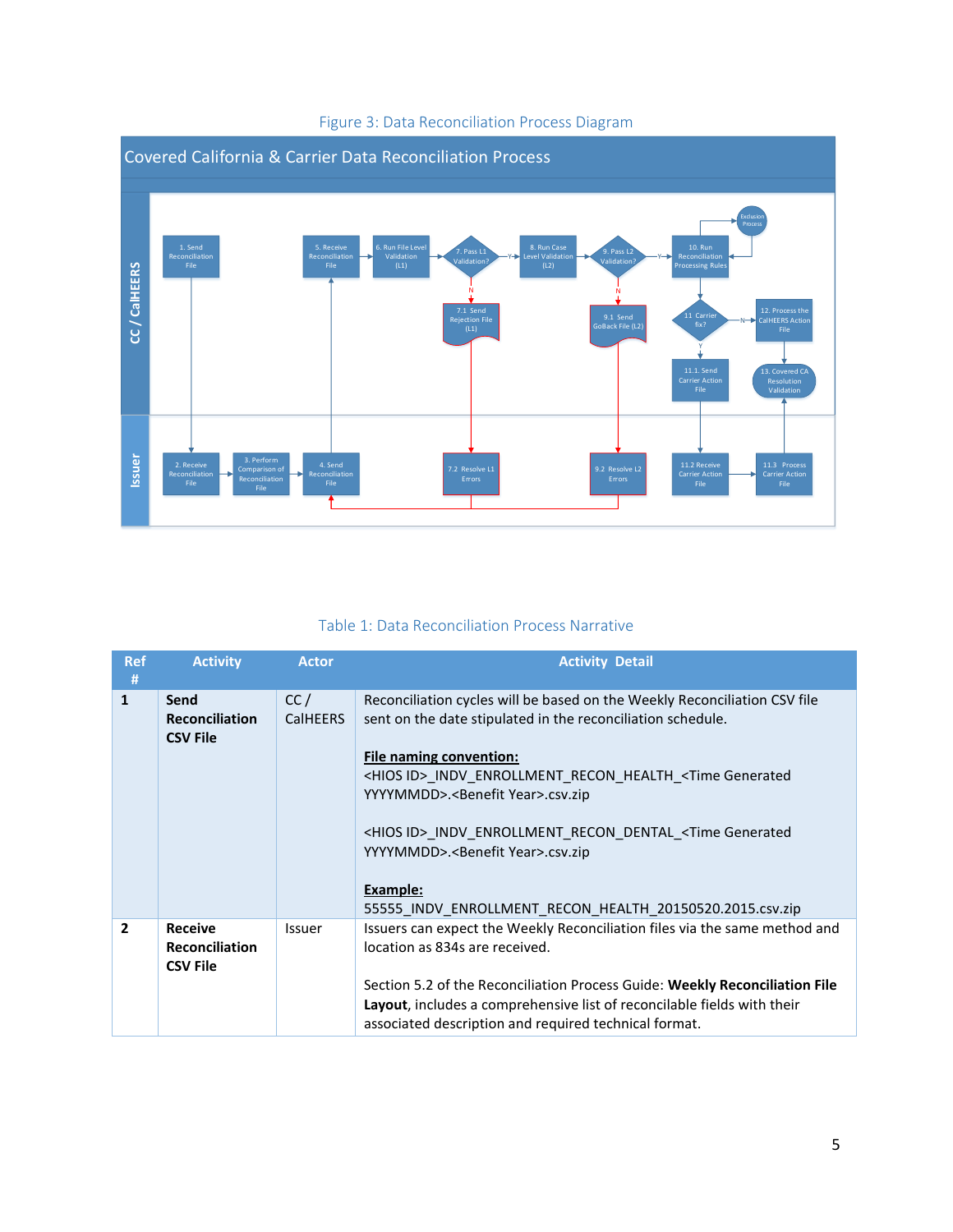| <b>Ref</b><br>$\#$ | <b>Activity</b>                                                         | <b>Actor</b>  | <b>Activity Detail</b>                                                                                                                                                                                                                                                                                                                                                                                                                                                                                                                                                                                                                                                                                                                                                                                                                                                                                                                                                                                                                                                                                                                                                                                                                                                                                                                                                                                                                                                                                                                                                                                                                                                                                                                                                                                                                                                                                                                                                                                                                |
|--------------------|-------------------------------------------------------------------------|---------------|---------------------------------------------------------------------------------------------------------------------------------------------------------------------------------------------------------------------------------------------------------------------------------------------------------------------------------------------------------------------------------------------------------------------------------------------------------------------------------------------------------------------------------------------------------------------------------------------------------------------------------------------------------------------------------------------------------------------------------------------------------------------------------------------------------------------------------------------------------------------------------------------------------------------------------------------------------------------------------------------------------------------------------------------------------------------------------------------------------------------------------------------------------------------------------------------------------------------------------------------------------------------------------------------------------------------------------------------------------------------------------------------------------------------------------------------------------------------------------------------------------------------------------------------------------------------------------------------------------------------------------------------------------------------------------------------------------------------------------------------------------------------------------------------------------------------------------------------------------------------------------------------------------------------------------------------------------------------------------------------------------------------------------------|
| 3                  | Perform<br><b>Comparison of</b><br><b>Reconciliation</b><br><b>File</b> | <b>Issuer</b> | Since weekly reconciliation files are a snapshot view of consumer<br>enrollments, it is of vital importance to anchor each reconciliation cycle off<br>the designated file.<br>Issuers should prepare and execute the file comparison in agreement with<br>field mapping that is unique to each Issuer's data model. The expectation is<br>to produce a comparative view of the reconciliation file that includes all<br>necessary enrollment segment details to determine root cause of a<br>discrepancy and the resolution method by way of processing rules.<br>Once a comparison extract has been completed, it is expected that each<br>Issuer will perform file level validations. Those file level validations include,<br>but are not limited to the following:<br>No enrollment duplications per member. By concatenating Fields 4<br>$\bullet$<br>(Member ID) & 5 (Enrollment ID) there should be no duplicate<br>values.<br>All required fields are populated. (See Null Allowed column of the<br>$\bullet$<br>Weekly Reconciliation File Layout document).<br>Verify all fields are in the correct format, with no additional<br>$\bullet$<br>characters or additional formatting.<br>Benefit End Dates should be blank if it has not yet been determined<br>$\bullet$<br>for an enrollment. High Dates are not acceptable return values.<br>Cancellations should be consistently identifiable by having the<br>$\bullet$<br>same Benefit Start and End Dates.<br>No additional columns containing comments, notes etc.<br>$\bullet$<br>No trailers, extra lines at the base of the file.<br>$\bullet$<br>The word 'NULL' does not occur in the file. All null values should be<br>$\bullet$<br>left as blank.<br>For those members who are missing from the Reconciliation File, Issuers are<br>expected to utilize the defined field list and technical field requirements of<br>the Reconciliation File to send all relevant information to Covered California<br>for review. See Step 4.1 for file naming convention. |
| 4                  | Send<br>Reconciliation<br><b>File</b>                                   | Issuer        | Issuers should utilize the Data Integrity area of the Plan Management<br>Extranet site to send inbound response files for the reconciliation process. If<br>there are provisioning or technical questions on utilizing the Extranet,<br>please contact your Plan Manager or the Data Integrity Unit.<br><b>File naming convention:</b><br>from_ <hios id="">_INDV_ENROLLMENT_RECON_HEALTH_<time generated<br="">YYYYMMDD&gt;.<benefit year="">.csv.zip<br/>from_<hios id="">_INDV_ENROLLMENT_RECON_DENTAL_<time generated<br="">YYYYMMDD&gt;.<benefit year="">.csv.zip<br/>Example: from_55555_INDV_ENROLLMENT_RECON_20150520.2015.csv.zip</benefit></time></hios></benefit></time></hios>                                                                                                                                                                                                                                                                                                                                                                                                                                                                                                                                                                                                                                                                                                                                                                                                                                                                                                                                                                                                                                                                                                                                                                                                                                                                                                                                            |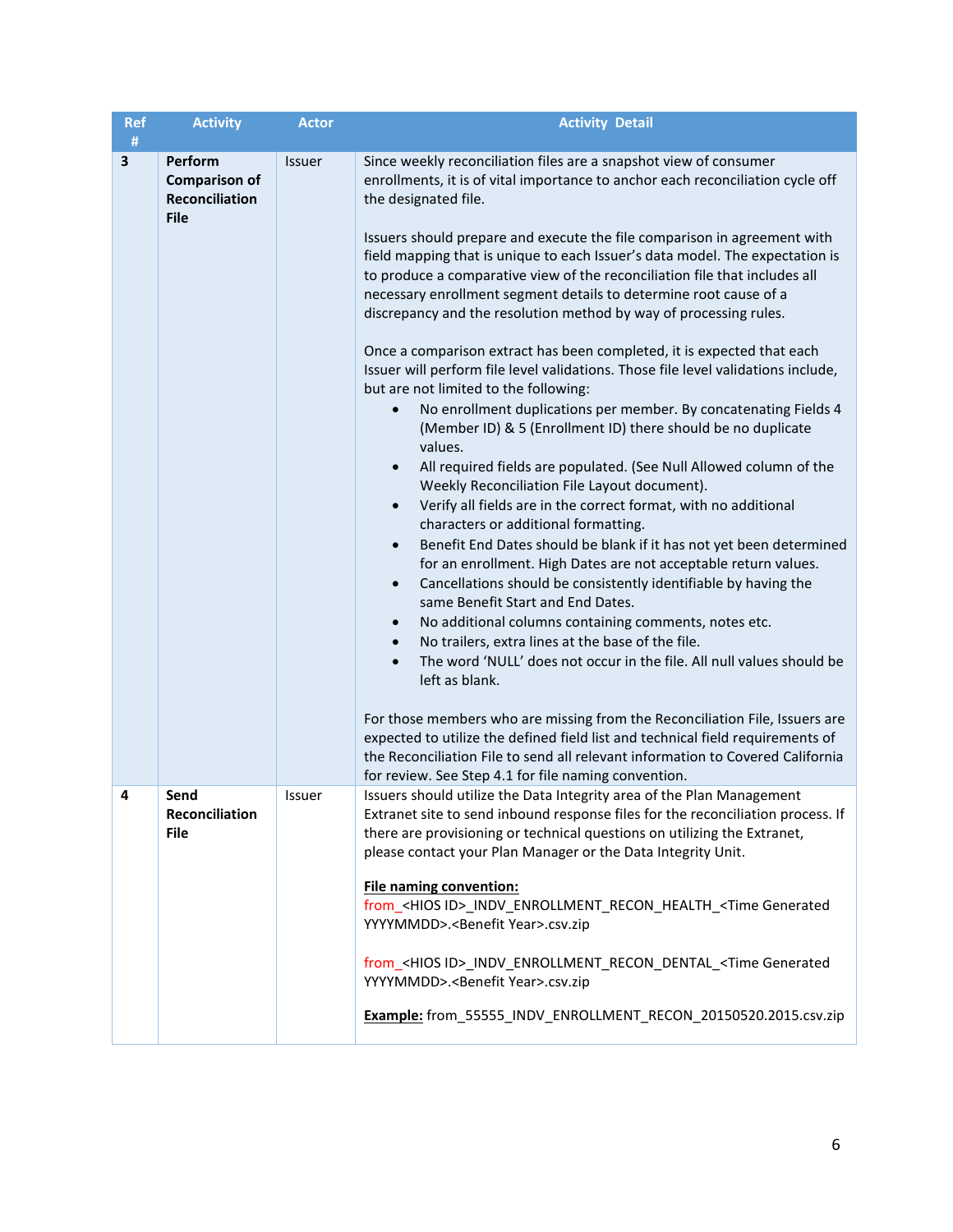| <b>Ref</b>              | <b>Activity</b>                                        | <b>Actor</b>           | <b>Activity Detail</b>                                                                                                                                                                                                                                                                                                                                                                                                                                                                                    |  |
|-------------------------|--------------------------------------------------------|------------------------|-----------------------------------------------------------------------------------------------------------------------------------------------------------------------------------------------------------------------------------------------------------------------------------------------------------------------------------------------------------------------------------------------------------------------------------------------------------------------------------------------------------|--|
| $\#$                    |                                                        |                        |                                                                                                                                                                                                                                                                                                                                                                                                                                                                                                           |  |
| 4.1                     | <b>Send Missing</b><br><b>Member File</b>              | Issuer                 | For the file containing members who are missing from the Reconciliation<br>File, Issuer should use the following naming convention:<br><b>File naming convention:</b><br><hios id="">_INDV_ENROLLMENT_MISSING_HEALTH_<time generated<="" th=""></time></hios>                                                                                                                                                                                                                                             |  |
|                         |                                                        |                        | YYYYMMDD>. <benefit year="">.csv.zip<br/><hios id="">_INDV_ENROLLMENT_MISSING_DENTAL_<time generated<="" th=""></time></hios></benefit>                                                                                                                                                                                                                                                                                                                                                                   |  |
|                         |                                                        |                        | YYYYMMDD>. <benefit year="">.csv.zip<br/>Example:</benefit>                                                                                                                                                                                                                                                                                                                                                                                                                                               |  |
|                         |                                                        |                        | 55555_INDV_ENROLLMENT_MISSING_DENTAL_20150520.2015.csv.zip                                                                                                                                                                                                                                                                                                                                                                                                                                                |  |
| 5                       | <b>Receive</b><br><b>Reconciliation</b><br><b>File</b> | CC/<br>CalHEERS        | Each reconciliation will be saved in the Extranet data library.                                                                                                                                                                                                                                                                                                                                                                                                                                           |  |
| 6                       | <b>Run File Level</b><br><b>Validation</b><br>(L1)     | CC/<br><b>CalHEERS</b> | Upon receipt of each Reconciliation File, its contents will be validated for<br>accuracy and completeness. File level validations (L1) will be run in<br>accordance with the field requirements detailed in Section 5.2: Weekly<br><b>Reconciliation File Layout.</b>                                                                                                                                                                                                                                     |  |
| $\overline{\mathbf{z}}$ | Pass L1<br><b>Validation?</b>                          | CC/<br>CalHEERS        | A file that fails L1 Validation will be returned to the Issuer in its entirety. An<br>L1 Rejection is avoidable through comprehensive review prior to submission<br>of the Reconciliation file. See Activity 7.1: Send Rejections File (L1).<br>A file that passes L1 Validation will be passed on for case level validation.<br>From this point onward through the process, reconciliation files will be<br>partitioned and routed accordingly. See Activity 8: Run Case Level<br><b>Validation (L2)</b> |  |
| 7.1                     | Send<br><b>Rejections File</b><br>(L1)                 | CC/<br><b>CalHEERS</b> | Issuers will be notified of L1 File Rejections through email communication.                                                                                                                                                                                                                                                                                                                                                                                                                               |  |
| 7.2                     | <b>Resolve L1</b>                                      | Issuer                 | The Issuer will review and resolve the L1 errors and resubmit the file.                                                                                                                                                                                                                                                                                                                                                                                                                                   |  |
|                         | <b>Errors</b>                                          |                        | <b>File naming convention:</b><br>from_ <hios id="">_INDV_ENROLLMENT_RECON_HEALTH_<time generated<="" th=""></time></hios>                                                                                                                                                                                                                                                                                                                                                                                |  |
|                         |                                                        |                        | YYYYMMDD>. <benefit year="">.csv.zip</benefit>                                                                                                                                                                                                                                                                                                                                                                                                                                                            |  |
|                         |                                                        |                        | from <hios id=""> INDV ENROLLMENT RECON DENTAL <time generated<br="">YYYYMMDD&gt;.<benefit year="">.csv.zip</benefit></time></hios>                                                                                                                                                                                                                                                                                                                                                                       |  |
|                         |                                                        |                        | Example:<br>55555_INDV_ENROLLMENT_RECON_DENTAL_20150520.2015.csv.zip                                                                                                                                                                                                                                                                                                                                                                                                                                      |  |
| 8                       | <b>Run Case Level</b>                                  | CC/                    | A file that passes L1 Validation will be passed on for Case Level Validation                                                                                                                                                                                                                                                                                                                                                                                                                              |  |
|                         | <b>Validation (L2)</b>                                 | <b>CalHEERS</b>        | (L2). An L2 rejection is any enrollment or eligibility submission that violates<br>standard business rules.                                                                                                                                                                                                                                                                                                                                                                                               |  |
|                         |                                                        |                        | These Case level rejections (L2) include but are not limited to: Subscriber to<br>Member enrollment agreement, Invalid coverage dates, and Policy<br>violations.                                                                                                                                                                                                                                                                                                                                          |  |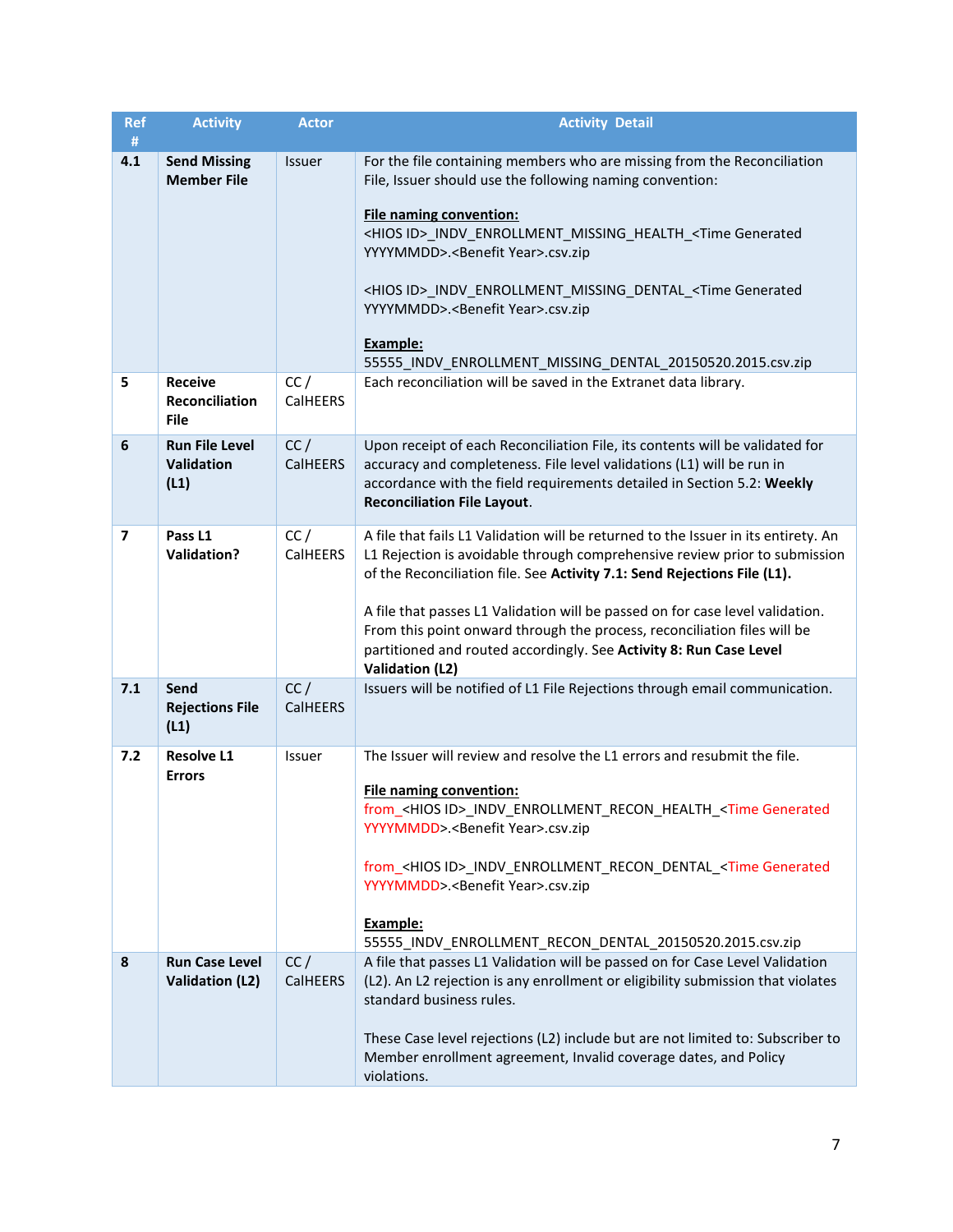| <b>Ref</b><br># | <b>Activity</b>                                                          | <b>Actor</b>    | <b>Activity Detail</b>                                                                                                                                                                                                                                                                                                                                                                                                                                                                                                                                                                                                                                                                                                                                                                                                                                                                                                                                                                                          |
|-----------------|--------------------------------------------------------------------------|-----------------|-----------------------------------------------------------------------------------------------------------------------------------------------------------------------------------------------------------------------------------------------------------------------------------------------------------------------------------------------------------------------------------------------------------------------------------------------------------------------------------------------------------------------------------------------------------------------------------------------------------------------------------------------------------------------------------------------------------------------------------------------------------------------------------------------------------------------------------------------------------------------------------------------------------------------------------------------------------------------------------------------------------------|
| 9               | Pass L <sub>2</sub><br><b>Validation?</b>                                | CC/<br>CalHEERS | A case that fails L2 Validation will be returned to the Issuer in its entirety at<br>the case level. See Activity 9.1: Send GoBack File (L2)<br>A case that passes L2 Validation will be passed on and will run through the<br>Reconciliation Processing Rules Engine. See Activity 10: Run Reconciliation                                                                                                                                                                                                                                                                                                                                                                                                                                                                                                                                                                                                                                                                                                      |
| 9.1             | <b>Send GoBack</b>                                                       | CC/             | <b>Processing Rules Engine</b><br>L2 Rejection Files will be returned to the Issuer at the case level. That is, if a                                                                                                                                                                                                                                                                                                                                                                                                                                                                                                                                                                                                                                                                                                                                                                                                                                                                                            |
|                 | File (L2)                                                                | CalHEERS        | single enrollment for a member is rejected, then the entire case will be<br>returned.<br>In the initial state of the reconciliation process an additional column will be<br>included to designate which row(s) contain an error within the file. Errors<br>will be defined by means of a discrepancy code. As the reconciliation<br>process matures the additional column will contain more granularity.<br><b>File naming convention:</b><br><hios id="">_INDV_ENROLLMENT_GOBACK_<time generated<br="">YYYYMMDD&gt;.<benefit year="">.csv.zip</benefit></time></hios>                                                                                                                                                                                                                                                                                                                                                                                                                                          |
|                 |                                                                          |                 | Example:<br>55555_INDV_ENROLLMENT_RECON_GOBACK_20150520.2015.csv.zip                                                                                                                                                                                                                                                                                                                                                                                                                                                                                                                                                                                                                                                                                                                                                                                                                                                                                                                                            |
| 9.2             | <b>Resolve L2</b><br>Errors (L2)                                         | Issuer          | An L2 Rejection is any enrollment or eligibility submission that violates<br>standard business rules. Issuers will be required to review these cases and<br>make any necessary changes to resolve the error type provided.<br>It is expected that GoBack files will take approximately 2-3 Business days to<br>resolve. It is anticipated that as cases increase in complexity that the<br>coordination and communication with CoveredCA will proportionally<br>increase. With maturity of the reconciliation process, it is expected that<br>GoBack files will take approximately 1-2 Business days to resolve. As<br>familiarity with the error codes increases it is anticipated that processing<br>efficiency will proportionally increase.<br><b>Return File Naming Convention:</b><br>from_ <hios id="">_INDV_ENROLLMENT_RECON_GOBACK_<time generated<br="">YYYYMMDD&gt;.<benefit year="">.csv.zip<br/>Example:<br/>from_59042_INDV_ENROLLMENT_RECON_GOBACK_20150520.2015.csv.zip</benefit></time></hios> |
| 10              | Run<br><b>Reconciliation</b><br><b>Processing</b><br><b>Rules Engine</b> | CC/<br>CalHEERS | For all those cases which pass Case Level Validation (L2), they will be run<br>through the Reconciliation Processing Rules Engine. The Processing Rules<br>Engine initially identifies accurate and discrepant enrollment records. For<br>each discrepancy, the Processing Rules Engine will evaluate a case for<br>completeness with respect to: Period of Enrollment, Current Status,<br>Member Identifying Information, and Eligibility Components.<br>Exclusions Process: Exclusions are any case that is actively being resolved<br>through other business channels. This includes, but not limited to the<br>following: Appeals, Escalations, Informal Resolution, and Tickets. These<br>cases will be excluded from the reconciliation processing rules.                                                                                                                                                                                                                                                 |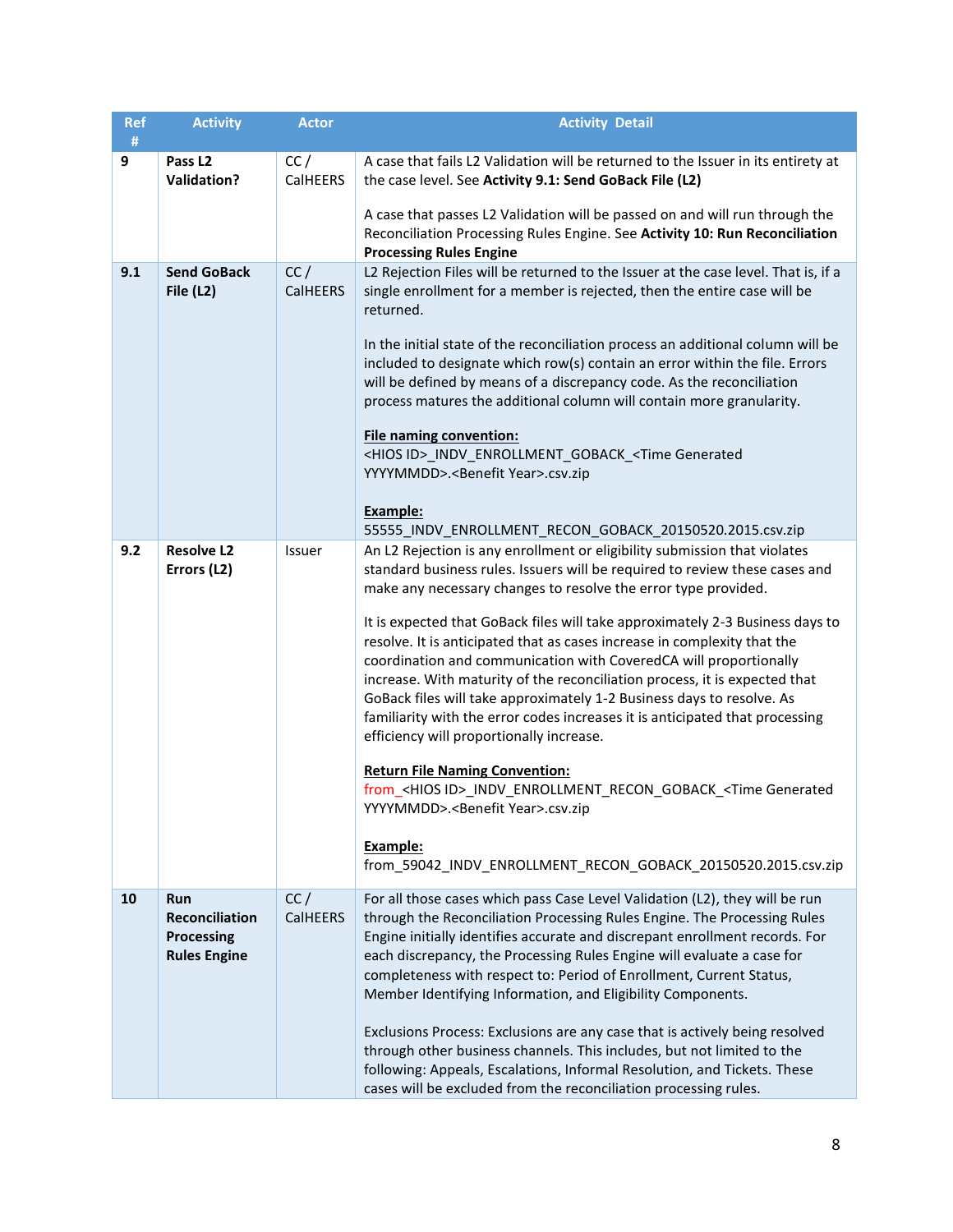| <b>Ref</b><br># | <b>Activity</b>                                         | <b>Actor</b>           | <b>Activity Detail</b>                                                                                                                                                                                                                                                                                                                                                                                                                                                                                                                                                                                                                                                                                                                                                                                                                                                                                                                                                                                                                                                 |
|-----------------|---------------------------------------------------------|------------------------|------------------------------------------------------------------------------------------------------------------------------------------------------------------------------------------------------------------------------------------------------------------------------------------------------------------------------------------------------------------------------------------------------------------------------------------------------------------------------------------------------------------------------------------------------------------------------------------------------------------------------------------------------------------------------------------------------------------------------------------------------------------------------------------------------------------------------------------------------------------------------------------------------------------------------------------------------------------------------------------------------------------------------------------------------------------------|
| 11              | <b>Issuer Fix?</b>                                      | CC/<br>CalHEERS        | Each case that was identified by the Processing Rules Engine as actionable<br>will be assigned a fix owner.<br>If the Rule Engine identifies the Issuer as the owner, an Issuer Resolution file<br>will be generated. See Activity 11.1: Send Carrier Action File<br>If the Rules Engine identifies CC / CalHEERS as the owner, a CC / CalHEERS                                                                                                                                                                                                                                                                                                                                                                                                                                                                                                                                                                                                                                                                                                                        |
|                 |                                                         |                        | Action file will be generated. See Activity 12: CalHEERS Action File.<br>As an output of the Reconciliation Process Rules Engine, CC / CalHEERS will                                                                                                                                                                                                                                                                                                                                                                                                                                                                                                                                                                                                                                                                                                                                                                                                                                                                                                                   |
| 11.1            | <b>Send Carrier</b><br><b>Action File</b>               | CC/<br><b>CalHEERS</b> | produce a Resolution File. The Resolution File Generation is the product of<br>the reconciliation cascade. The Resolution File will include both values for all<br>reconcilable fields, and two accompanying flags: Record Origin and Carrier<br>Action.<br>Record Origin: This flag will designate, for a particular row, where the<br>$\bullet$<br>data originated. (e.g. CalHEERS or Issuer)<br>Carrier Action: This flag will designate, for each pair of rows, the<br>$\bullet$                                                                                                                                                                                                                                                                                                                                                                                                                                                                                                                                                                                   |
|                 |                                                         |                        | method identified for resolution. (e.g. 834, Data Fix, etc.)                                                                                                                                                                                                                                                                                                                                                                                                                                                                                                                                                                                                                                                                                                                                                                                                                                                                                                                                                                                                           |
| 11.2            | <b>Receive Carrier</b><br><b>Action File</b>            | Issuer                 | Files can be retrieved from the Data Integrity section of the Plan<br>Management Extranet.                                                                                                                                                                                                                                                                                                                                                                                                                                                                                                                                                                                                                                                                                                                                                                                                                                                                                                                                                                             |
| 11.3            | <b>Process Carrier</b><br><b>Action File</b>            | Issuer                 | During the initial state of the reconciliation process, it is expected that<br>Resolution Files will take approximately 1-2 Weeks to resolve based on<br>volume. It is anticipated that as resolutions increase in complexity, the<br>coordination and communication with CoveredCA will proportionally<br>increase. There may be unique circumstances where a multi-step process is<br>required between Issuers and CalHEERS.<br>As the reconciliation process matures, it is expected that Carrier Action Files<br>will take approximately 1 Week to resolve. As familiarity with the error<br>codes increases it is expected that processing efficiency will proportionally<br>increase.                                                                                                                                                                                                                                                                                                                                                                            |
| 12              | <b>Process</b><br><b>CaLHEERS</b><br><b>Action File</b> | CC/<br>CalHEERS        |                                                                                                                                                                                                                                                                                                                                                                                                                                                                                                                                                                                                                                                                                                                                                                                                                                                                                                                                                                                                                                                                        |
| 13              | <b>Resolution</b><br>Validation                         | CC/<br><b>CalHEERS</b> | CoveredCA and CalHEERS will routinely validate the cases identified during<br>the resolution process are no longer discrepant. Those cases which persist<br>from one reconciliation cycle to the next, without resolution, will be<br>escalated as required. Comprehensive metrics and performance standards<br>will be closely monitored throughout the benefit year.<br>During the Initial State of the reconciliation process, it is expected that cases<br>identified for resolution will not have the discrepancy persist for longer than<br>3 consecutive cycles. All resolution cases that are out of compliance with<br>aging guidelines will be escalated to Leadership. As the reconciliation<br>process matures, it is expected that cases identified for resolution will not<br>have the discrepancy persist for longer than 2 consecutive cycles. As the<br>reconcilable field list proportionally expands with the maturity of this<br>process, the tracking and performance metrics will become more<br>sophisticated to identify compliance standards. |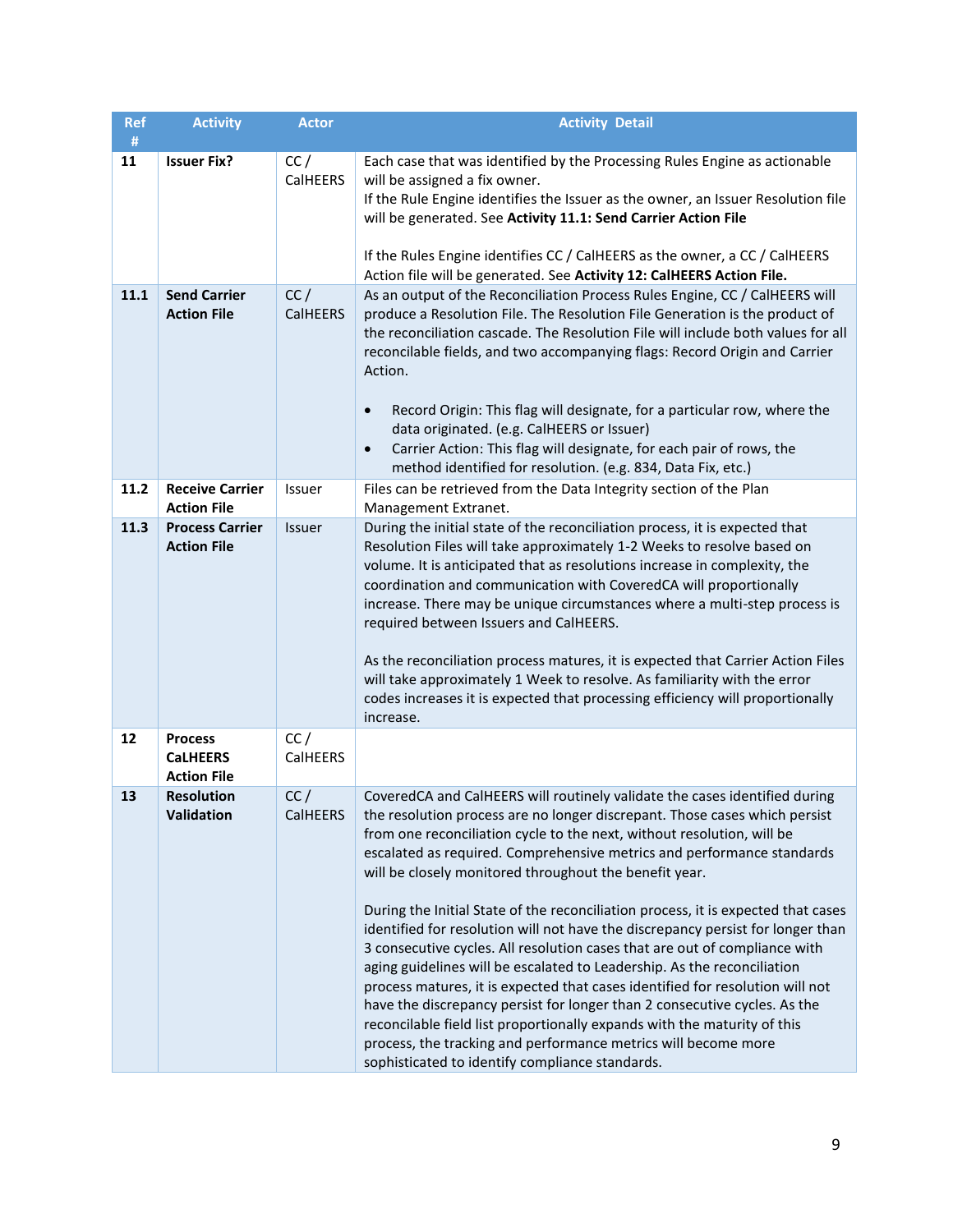# 5. Reconciliation File

### 5.1. Reconciliation File Rules

The following fields should be opened as a text field to prevent any leading zeros from being dropped or converted to scientific notation prior to comparison:

|              | Table 2: Fields to Open as Text    |
|--------------|------------------------------------|
| <b>Field</b> | <b>Field Name</b>                  |
| #            |                                    |
| 6            | <b>CREATION TIMESTAMP</b>          |
| 7            | LAST UPDATED TIMESTAMP             |
| 11           | <b>RATING AREA</b>                 |
| 25           | <b>SSN</b>                         |
| 28           | MEMBER RELATIONSHIP TO SUB         |
| 40           | RESIDENTIAL_COUNTY_FIPS_CODE       |
| 61           | <b>BROKER ID</b>                   |
| 63           | <b>BROKER FEDERAL EIN</b>          |
| 64           | <b>BROKER LICENSE NUMBER</b>       |
| 65           | <b>BROKER CERTIFICATION_NUMBER</b> |

<span id="page-9-1"></span><span id="page-9-0"></span>Reconciliation CSV files should use the following CSV dialect:

- 1. Line Terminator =  $LF$  i.e. \n
- 2. Text Qualifier = ""
- 3. Encoding = UTF-8

For those members who are missing from the Reconciliation File, Issuers are expected to utilize the defined field list and technical field requirements of the Reconciliation File to send all relevant information to Covered California for review. See Step 4, Section 4.1: Monthly Reconciliation Process, Table 1: Data Reconciliation Process Narrative for file naming convention.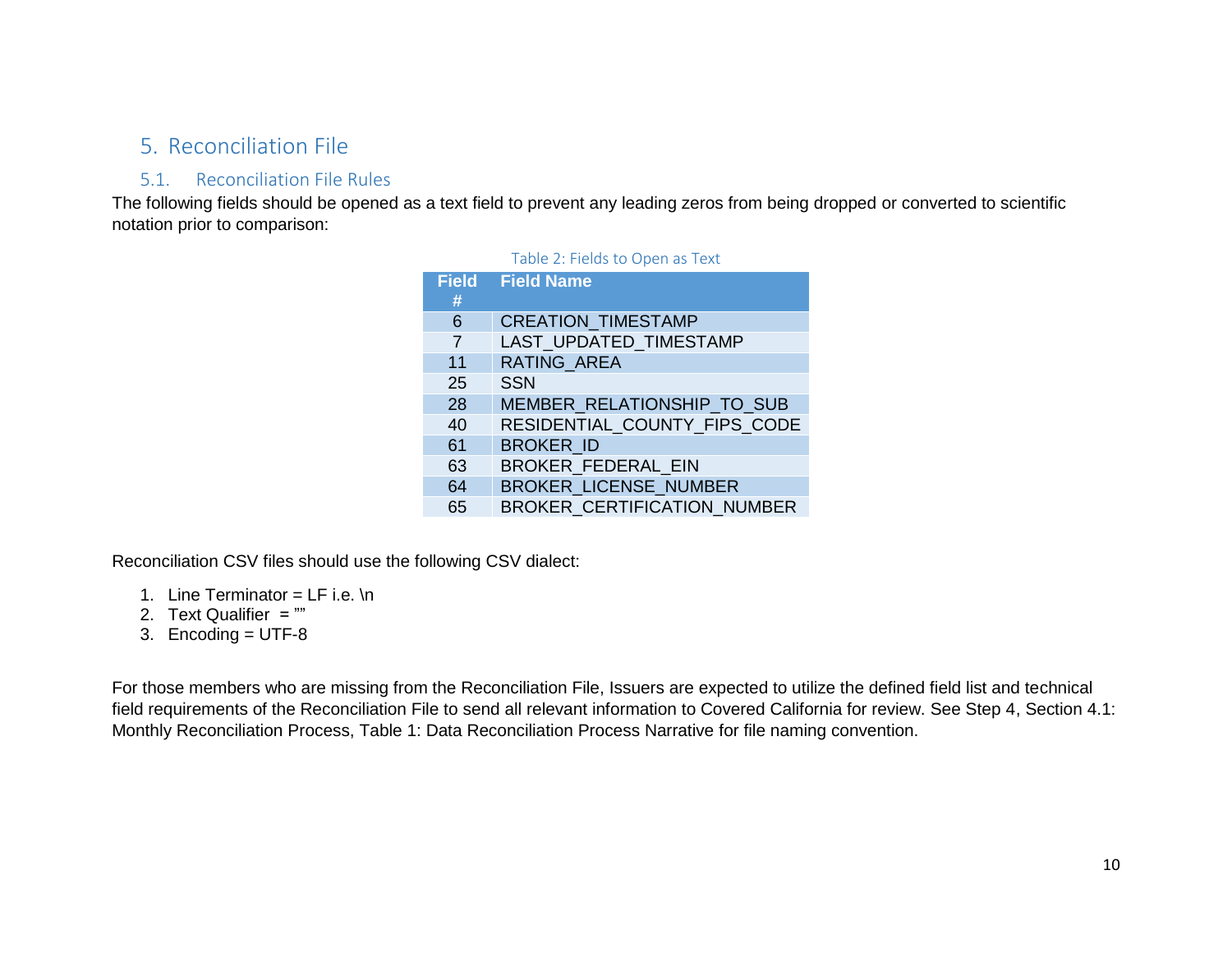# 5.2. Reconciliation File Layout

<span id="page-10-0"></span>

|            | #            | <b>Field</b>              | <b>Description</b>                                                                                                                                                                                                         | <b>Technical Field Description</b>             | <b>Null</b><br><b>Allowed</b> |
|------------|--------------|---------------------------|----------------------------------------------------------------------------------------------------------------------------------------------------------------------------------------------------------------------------|------------------------------------------------|-------------------------------|
|            | $\mathbf{1}$ | AUDIT_DATE                | The date the file was created                                                                                                                                                                                              | date format: YYYYMMDD                          | $\mathsf{N}$                  |
|            | 2            | CASE_ID                   | 10 Digit AHBX Case ID                                                                                                                                                                                                      | Int                                            | $\mathsf{N}$                  |
|            | 3            | SUBSCRIBER ID             | CalHEERS issued subscriber key                                                                                                                                                                                             | Int                                            | $\mathsf{N}$                  |
| Primary    | 4            | MEMBER ID                 | CalHEERS issued Member key                                                                                                                                                                                                 | Int                                            | $\mathsf{N}$                  |
|            | 5            | ENROLLMENT ID             | A Key uniquely identifying a family/policy<br>enrollment/segment                                                                                                                                                           | Int                                            | $\mathsf{N}$                  |
|            | 6            | <b>CREATION_TIMESTAMP</b> | Date the initial enrollment was created                                                                                                                                                                                    | date format:<br>YYYYMMDDhhmmss                 | $\mathsf{N}$                  |
|            | 7            | LAST_UPDATED_TIMESTAMP    | Date the initial enrollment was last modified                                                                                                                                                                              | date format:<br>YYYYMMDDhhmmss                 | $\mathsf{N}$                  |
|            | 8            | LAST_PREMIUM_PAID_DATE    | Premium paid through date                                                                                                                                                                                                  | date format: YYYYMMDD                          | Y                             |
|            | 9            | PLAN TYPE                 | <b>Health or Dental</b>                                                                                                                                                                                                    | char(3), allowed values: HLT,<br><b>DFN</b>    | $\mathsf{N}$                  |
|            | 10           | <b>RENEWAL FLAG</b>       | Flag indicating renewal/renewal type                                                                                                                                                                                       | char(1), allowed values: A,<br>M (auto/manual) | Y                             |
|            | 11           | RATING_AREA               | Rating Area Code                                                                                                                                                                                                           | char(7), like 'R-CA%'                          | $\mathsf{N}$                  |
| Enrollment | 12           | BENEFIT_START_DATE        | Member's start date for benefits for a<br>specific enrollment segment/period. Any<br>one member/subscriber can have multiple<br>start dates depending on their transaction<br>history (term/re-enroll, maintenance, etc.). | date, format: YYYYMMDD                         | N                             |
|            | 13           | BENEFIT_END_DATE          | Member's end date for benefits for a<br>specific enrollment segment/period. Any<br>one member/subscriber can have multiple<br>start dates depending on their transaction<br>history (term/re-enroll, maintenance, etc.).   | date, format: YYYYMMDD                         | Υ                             |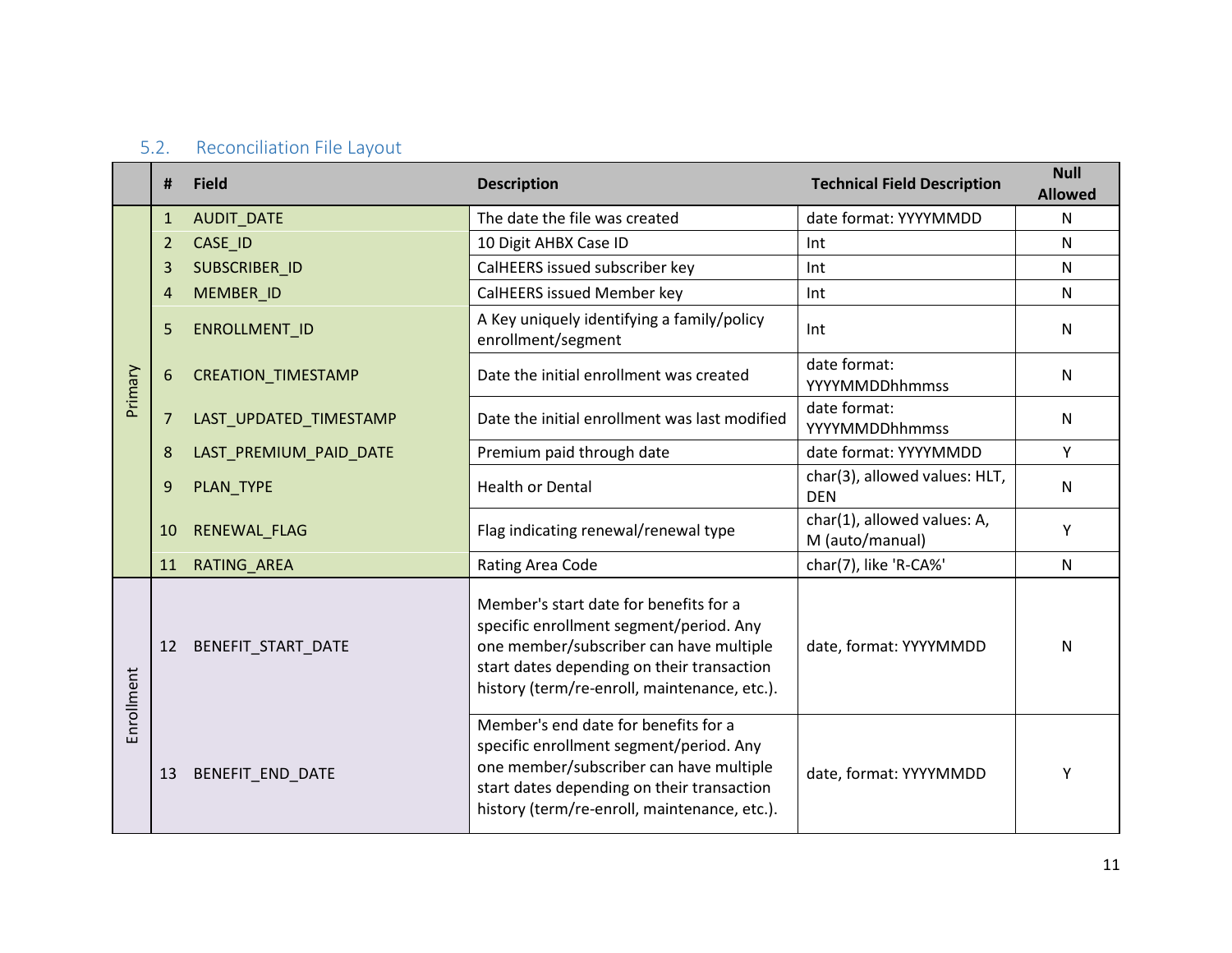|             | Ħ. | <b>Field</b>               | <b>Description</b>                                                                                                                                                                                                                               | <b>Technical Field Description</b>                              | <b>Null</b><br><b>Allowed</b> |
|-------------|----|----------------------------|--------------------------------------------------------------------------------------------------------------------------------------------------------------------------------------------------------------------------------------------------|-----------------------------------------------------------------|-------------------------------|
| Enrollment  | 14 | MEMBER_STATUS              | Enrollee level status for a specific<br>enrollment segment/period. Any consumer<br>can have multiple historic enrollment<br>statuses (cancelled, terminated etc. (specific<br>to the segment/period)) and a single current<br>enrollment status. | varchar(7)<br>Allowed Values: PENDING,<br>CONFIRM, TERM, CANCEL | N                             |
|             | 15 | PLAN_ID                    | 16 Digit CMS Plan ID                                                                                                                                                                                                                             | char(16)                                                        | N                             |
|             | 16 | ATPC_AMOUNT                | Policy level APTC amount as designated by<br>the consumer for a specific enrollment<br>segment/period.                                                                                                                                           | decimal(6,2)                                                    | N                             |
|             | 17 | APTC_START_DATE            | Currently N/A                                                                                                                                                                                                                                    | date format: YYYYMMDD                                           | Y                             |
| Eligibility | 18 | ATPC_END_DATE              | Currently N/A                                                                                                                                                                                                                                    | date format: YYYYMMDD                                           | Υ                             |
|             | 19 | CSR_AMOUNT                 | Policy Level CSR Amount for a specific<br>enrollment segment/period.                                                                                                                                                                             | decimal(6,2)                                                    | Υ                             |
|             | 20 | GROSS_PREMIUM              | Policy Level GROSS Premium                                                                                                                                                                                                                       | decimal(6,2)                                                    | $\mathsf{N}$                  |
|             | 21 | INDV_RESP_AMOUNT           | Individual Responsible Amount Premium                                                                                                                                                                                                            | Decimal(6,2)                                                    | N                             |
|             | 22 | NET PREMIUM                | Policy Level NET Premium                                                                                                                                                                                                                         | decimal(6,2)                                                    | N                             |
|             | 23 | FIRST_NAME                 | <b>Member First Name</b>                                                                                                                                                                                                                         | varchar(100)                                                    | N                             |
|             | 24 | MIDDLE_NAME                | Member Middle Name                                                                                                                                                                                                                               | varchar(100)                                                    | Υ                             |
|             | 25 | LAST_NAME                  | <b>Member Last Name</b>                                                                                                                                                                                                                          | varchar(100)                                                    | N                             |
|             | 26 | SSN                        | <b>Social Security Number</b>                                                                                                                                                                                                                    | char(9)                                                         | Υ                             |
|             | 27 | <b>BIRTH_DATE</b>          | <b>Member DOB</b>                                                                                                                                                                                                                                | date format: YYYYMMDD                                           | N                             |
|             | 28 | DATE_OF_DEATH              | Date of death if applicable                                                                                                                                                                                                                      | date format: YYYYMMDD                                           | Y                             |
| Demographic | 29 | MEMBER_RELATIONSHIP_TO_SUB | Relationship of the Member to the<br>Subscriber                                                                                                                                                                                                  | char(2)                                                         | Υ                             |
|             | 30 | <b>GENDER</b>              | Gender, Allowed Values: M, F                                                                                                                                                                                                                     | char(1)                                                         | $\mathsf{N}$                  |
|             | 31 | RACE_ETHNICITY_TYPE        | Race Code                                                                                                                                                                                                                                        | varchar(500)                                                    | Υ                             |
|             | 32 | LANGUAGE_SPOKEN            | Language Code                                                                                                                                                                                                                                    | varchar(5)                                                      | Υ                             |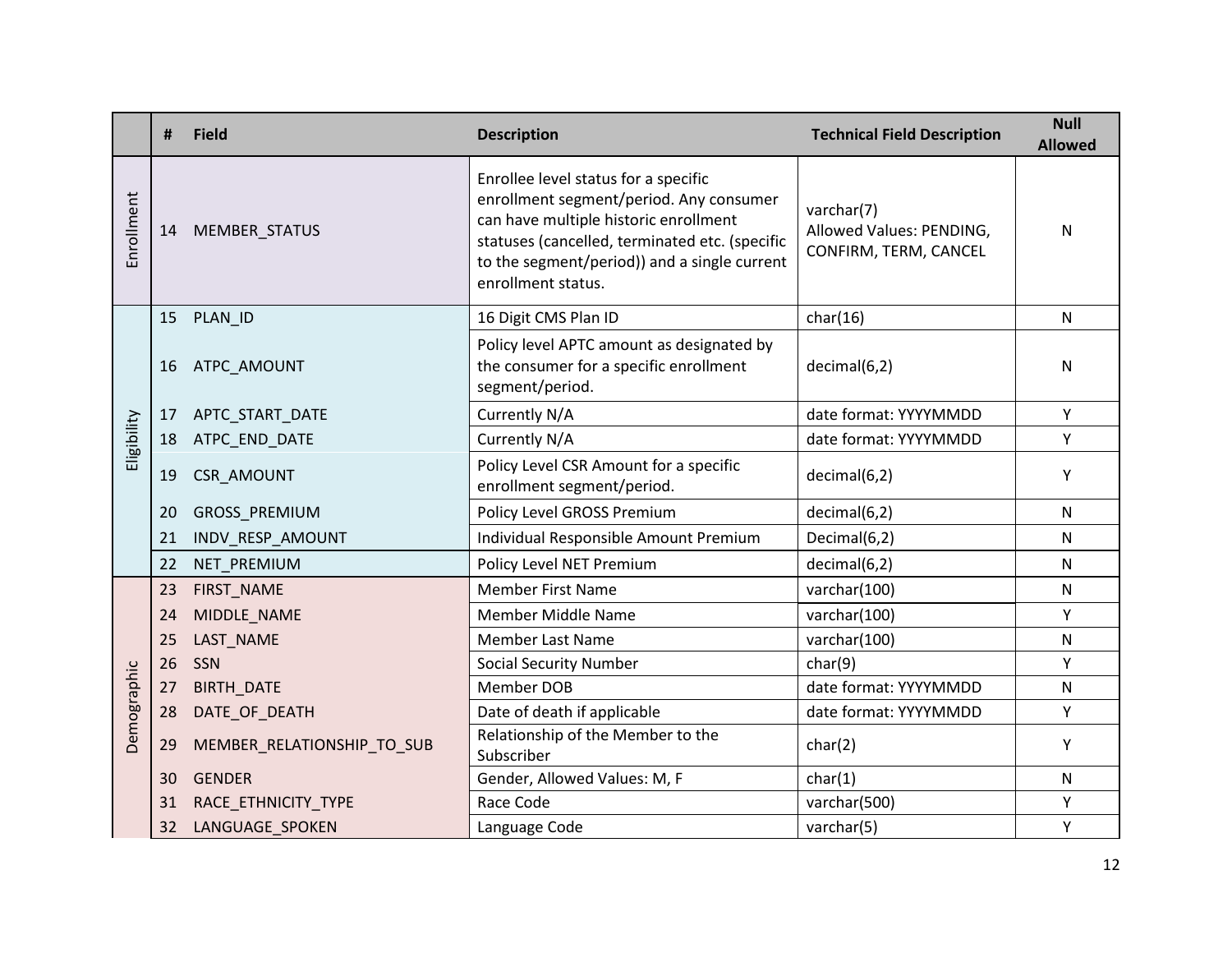|             | #  | <b>Field</b>                  | <b>Description</b>                                       | <b>Technical Field Description</b> | <b>Null</b><br><b>Allowed</b> |
|-------------|----|-------------------------------|----------------------------------------------------------|------------------------------------|-------------------------------|
|             | 33 | LANGUAGE_WRITTEN              | Language Code                                            | varchar(5)                         | Υ                             |
|             | 34 | PHONE NUMBER                  | Phone number (No Formatting)                             | char(10)                           | Υ                             |
|             | 35 | <b>EMAIL ADDRESS</b>          | <b>Email Address</b>                                     | varchar(250)                       | Y                             |
|             | 36 | RESIDENTIAL_ADDR_LINE1        | <b>Street Address of Residence</b>                       | varchar(1000)                      | N                             |
|             | 37 | RESIDENTIAL_ADDR_LINE2        | <b>Street Address of Residence Continued</b>             | varchar(1000)                      | Υ                             |
|             | 38 | RESIDENTIAL_CITY_NAME         | City of Residence                                        | varchar(1000)                      | N                             |
|             | 39 | RESIDENTIAL_STATE_CODE        | <b>State of Residence</b>                                | char(2)                            | N                             |
|             | 40 | RESIDENTIAL_ZIP_CODE          | Zip Code of Residence                                    | char(5)                            | N                             |
|             | 41 | RESIDENTIAL_COUNTY_FIPS_CODE  | Address Information Derived from<br>RESIDENTIAL_ZIP_CODE | char(4)                            | ${\sf N}$                     |
|             | 42 | MAILING ADDR LINE1            | <b>Street Mailing Address</b>                            | varchar(1000)                      | N                             |
|             | 43 | MAILING ADDR LINE2            | <b>Street Mailing Address Continued</b>                  | varchar(1000)                      | Y                             |
|             | 44 | MAILING_CITY_NAME             | <b>City Mailing Address</b>                              | varchar(1000)                      | N                             |
|             | 45 | MAILING_STATE_CODE            | <b>State Mailing Address</b>                             | char(2)                            | N                             |
| Demographic | 46 | MAILING_ZIP_CODE              | Zip Code Mailing Address                                 | char(5)                            | N                             |
|             | 47 | RESPONSIBLE PERSON INDV ID    | Responsible Person Individual ID                         | Int                                | Υ                             |
|             | 48 | RESPONSIBLE_PERSON_FIRST_NAME | Responsible Person First Name                            | varchar(100)                       | Y                             |
|             | 49 | RESPONSIBLE_PERSON_LAST_NAME  | Responsible Person Last Name                             | varchar(100)                       | Υ                             |
|             | 50 | RESPONSIBLE PERSON PHONE      | Responsible Person Phone                                 | char(10)                           | Y                             |
|             | 51 | RESPONSIBLE_PERSON_ADDR_LINE1 | Responsible Person Street Address                        | varchar(1000)                      | Υ                             |
|             | 52 | RESPONSIBLE_PERSON_ADDR_LINE2 | Responsible Person Street Address<br>Continued           | varchar(1000)                      | Υ                             |
|             | 53 | RESPONSIBLE_PERSON_CITY_NAME  | Responsible Person City                                  | varchar(1000)                      | Y                             |
|             | 54 | RESPONSIBLE_PERSON_STATE_CODE | Responsible Person State                                 | char(2)                            | Υ                             |
|             | 55 | RESPONSIBLE PERSON ZIP CODE   | Responsible Person Zip Code                              | char(5)                            | Υ                             |
|             | 56 | CUSTODIAL_PARENT_INDV_ID      | Custodial Parent Individual ID                           | Int                                | Υ                             |
|             | 57 | CUSTODIAL_PARENT_FIRST_NAME   | <b>Custodial Parent First Name</b>                       | varchar(100)                       | Υ                             |
|             | 58 | CUSTODIAL PARENT LAST NAME    | <b>Custodial Parent Last Name</b>                        | varchar(100)                       | Υ                             |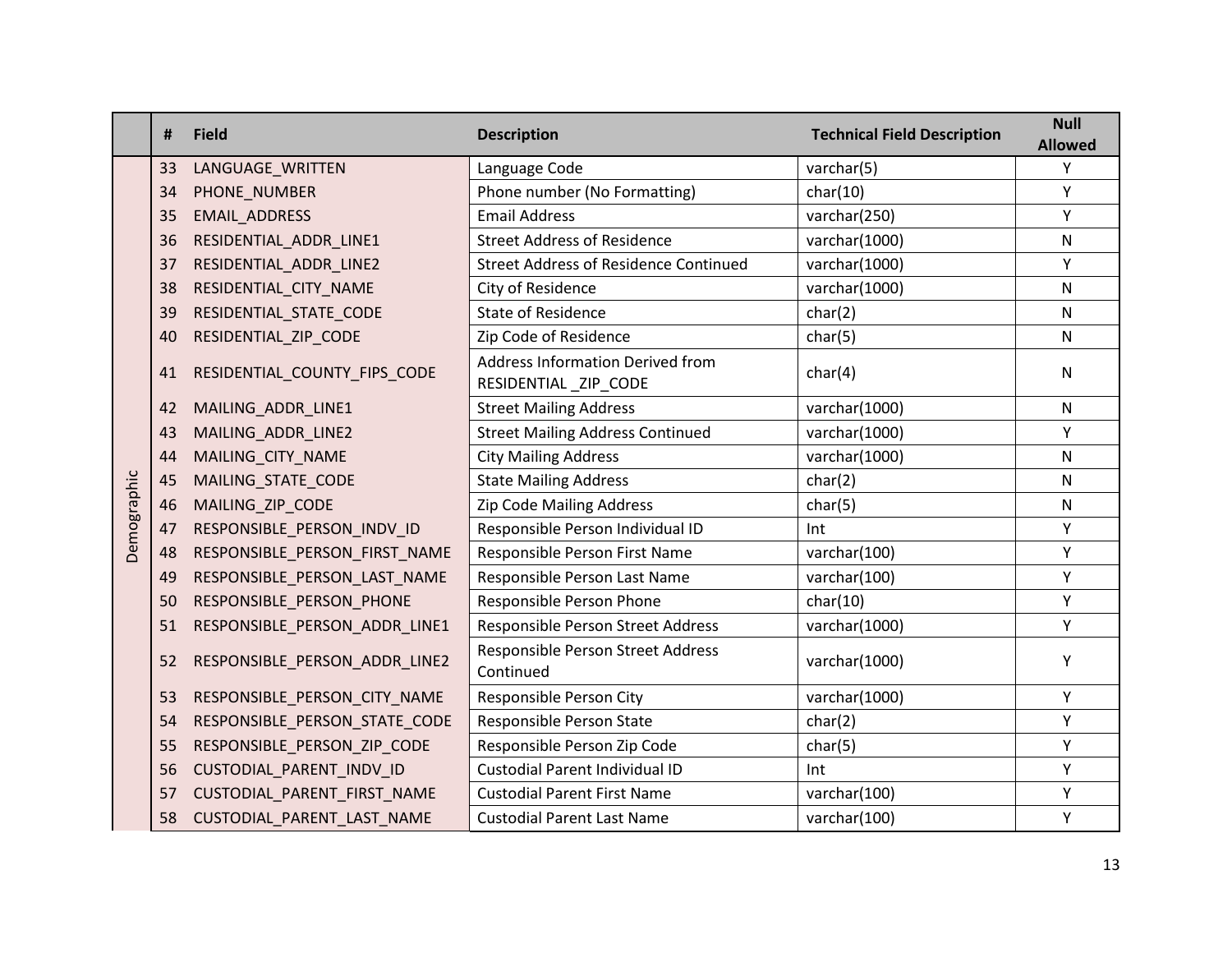|        | #  | <b>Field</b>                       | <b>Description</b>                               | <b>Technical Field Description</b>    | <b>Null</b><br><b>Allowed</b> |
|--------|----|------------------------------------|--------------------------------------------------|---------------------------------------|-------------------------------|
|        | 59 | CUSTODIAL_PARENT_ADDR_LINE1        | <b>Custodial Parent Street Address</b>           | varchar(1000)                         |                               |
|        | 60 | CUSTODIAL_PARENT_ADDR_LINE2        | <b>Custodial Parent Street Address Continued</b> | varchar(1000)                         |                               |
|        | 61 | CUSTODIAL_PARENT_CITY_NAME         | <b>Custodial Parent City</b>                     | varchar(1000)                         |                               |
|        | 62 | CUSTODIAL_PARENT_STATE_CODE        | <b>Custodial Parent State</b>                    | char(2)                               |                               |
|        | 63 | CUSTODIAL_PARENT_ZIP_CODE          | <b>Custodial Parent Zip Code</b>                 | char(5)                               |                               |
|        | 64 | <b>BROKER ID</b>                   | <b>CalHEERS Assigned Broker ID</b>               | Int                                   |                               |
|        | 65 | AGENT_BROKER_NAME                  | Latest Broker Name                               | varchar(100)                          |                               |
|        | 66 | <b>BROKER_FEDERAL_EIN</b>          | Latest Broker Federal EIN                        | varchar(50)                           |                               |
| Agent  | 67 | <b>BROKER_LICENSE_NUMBER</b>       | Latest Broker License Number                     | varchar(50)                           |                               |
|        | 68 | <b>BROKER CERTIFICATION NUMBER</b> | Latest Broker Certification Number               | varchar(50)                           |                               |
|        | 69 | BROKER DELEGATED TO CASE DATE      | The date the broker was delegated to the<br>case | date format:<br><b>YYYYMMDDhhmmss</b> |                               |
|        | 70 | <b>ISSUER_MEMBER_ID</b>            | Issuer Assigned Individual Key                   | varchar(50)                           |                               |
| Yımary | 71 | ISSUER_SUBSCRIBER_ID               | <b>Issuer Assigned Subscriber Key</b>            | varchar(50)                           |                               |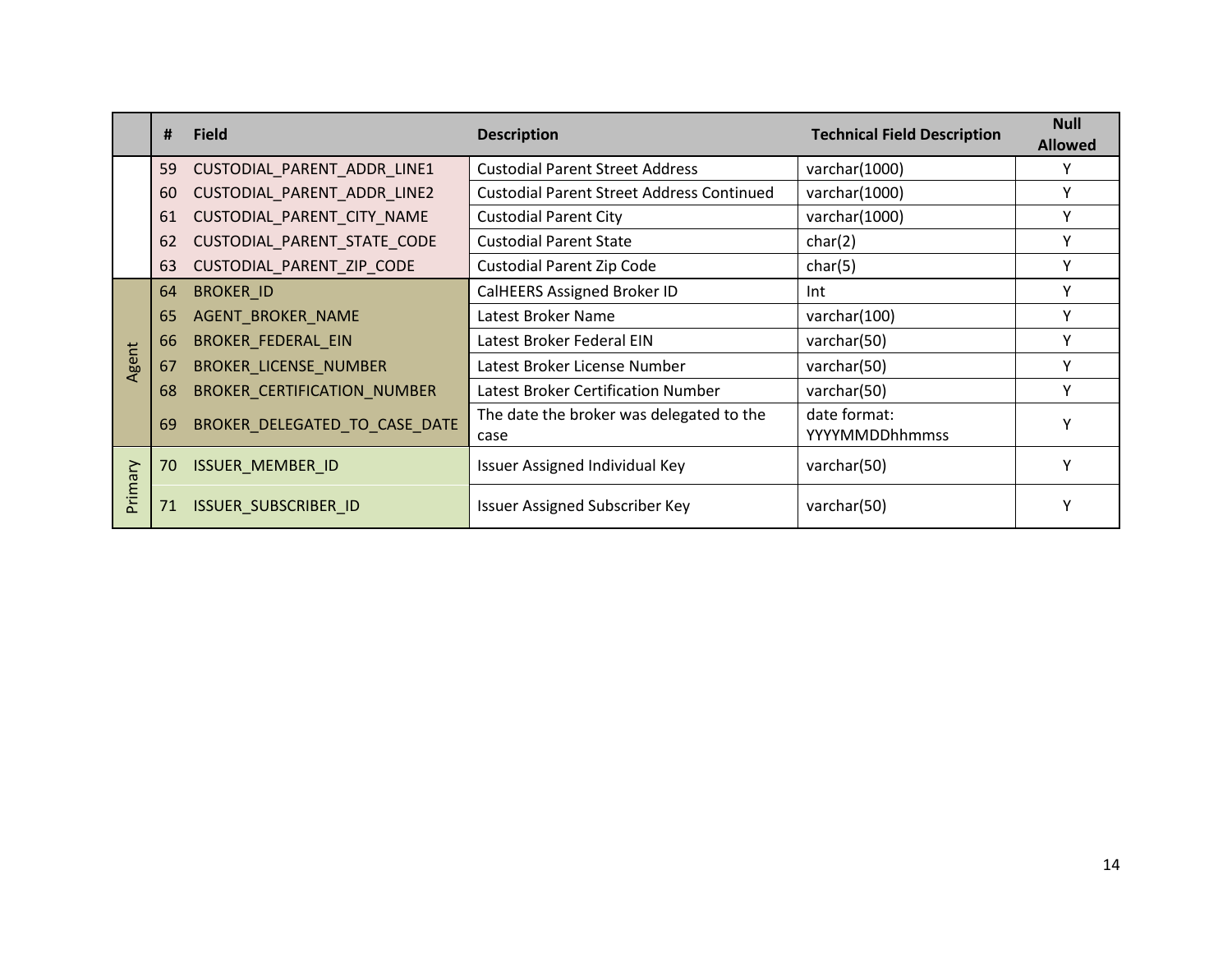# <span id="page-14-0"></span>6. GoBack File

### 6.1. L2 Validation Rules

<span id="page-14-1"></span>The following table provides the Error Codes (Discrepancies) and corresponding rules that will be applied during the Case Level L2 Validation. An individual record may be flagged for more than one Error Code or Discrepancy type. Multiple discrepancy types will be concatenated as appropriate. As enrollment scenarios dictate, new L2 validation rules may be implemented.

| <b>Codes</b>    | <b>Rule</b>                                                                                                                                                                                                     |
|-----------------|-----------------------------------------------------------------------------------------------------------------------------------------------------------------------------------------------------------------|
| $L2 - A$        | The MEMBER_ID and ENROLLMENT_ID concatenation must be globally unique<br>(duplicate)                                                                                                                            |
| $L2 - B$        | The unique count of MEMBER_ID and ENROLLMENT_ID concatenations must<br>equal the count on the original Reconciliation File. The original Reconciliation File<br>must be returned in its entirety (missing row). |
| $L2 - C$        | If MEMBER_STATUS is CANCEL, BENEFIT_START_DATE must equal<br>BENEFIT_END_DATE                                                                                                                                   |
| $L2 - D$        | If Null Allowed is N, value is required                                                                                                                                                                         |
| $L2 - E$        | The member's enrollment dates (BENEFIT_START_DATE and<br>BENEFIT_END_DATE) must be contained within the subscriber's enrollment dates<br>for each ENROLLMENT ID                                                 |
| $L2 - F$        | For any enrollment the BENEFIT_START_DATE must be equal to or less than<br>BENEFIT_END_DATE                                                                                                                     |
| $L2 - G$        | Each BENEFIT_START_DATE and BENEFIT_END_DATE must be in the<br>reconcilable benefit year.                                                                                                                       |
| $L2 - H$        | For any enrollment which is confirmed or terminated having a non-zero duration of<br>coverage, it must have a paid through date.                                                                                |
| $L2 - I$        | A member having an overlap in coverage. Note that in order to resolve the<br>overlapping coverage, an enrollment change may be required on another record.                                                      |
| $L2 - J$        | Enrollment record has a functionally invalid combination of status and benefit<br>coverage dates. e.g. "TERM" with no end date, or "CANCEL" where benefit start<br>date and benefit end date are not equal.     |
| $L2 - K$        | The enrollment status is submitted as "PENDING" for a record which was either<br>created or transacted (whichever is later) at least 60-Days prior to the audit date.                                           |
| <blank></blank> | If case appears on the GoBack file with no discrepancies, then there exists an error<br>for this household with another Issuer. Once the case is validated for accuracy, no<br>corrective action is required.   |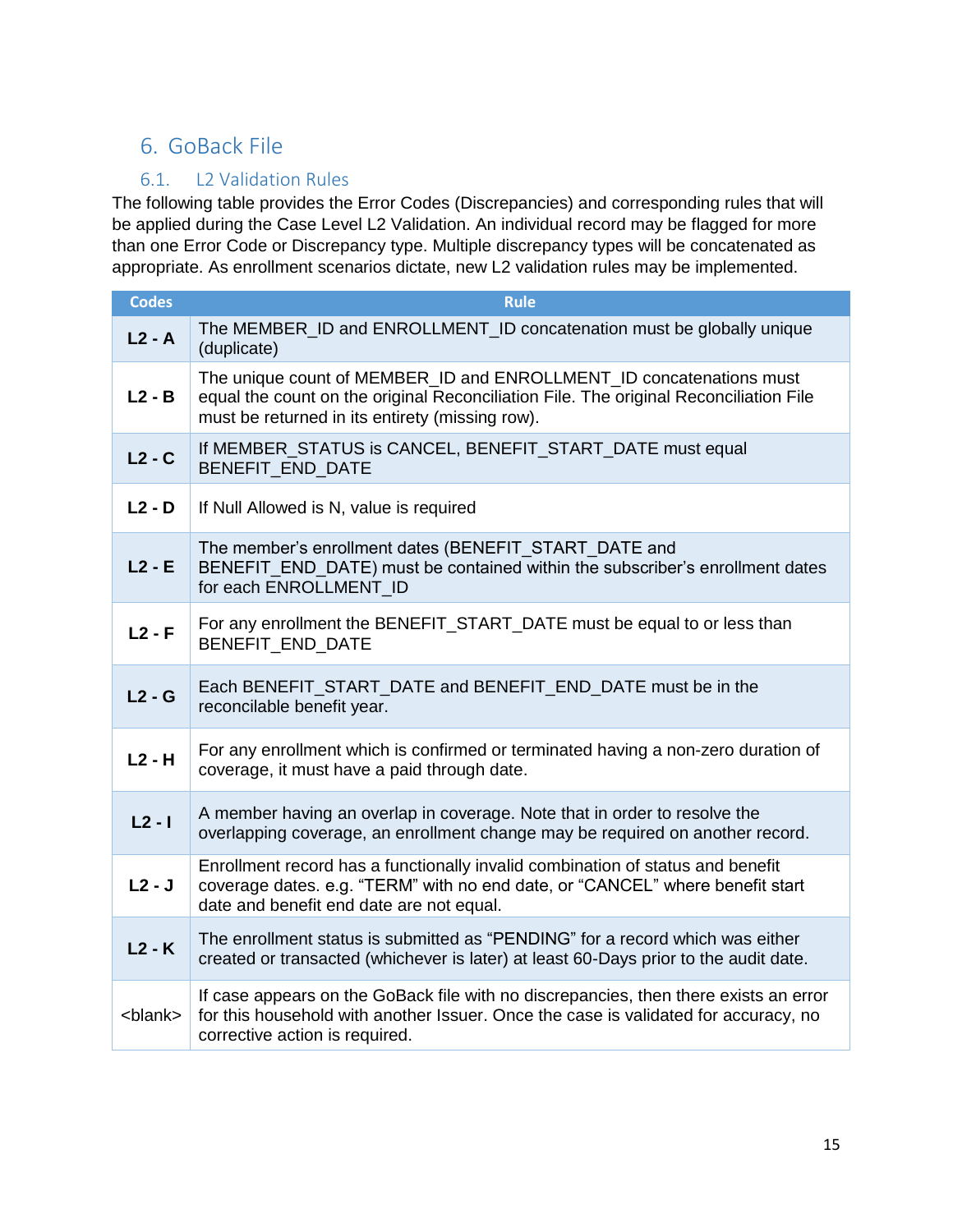#### 6.2. GoBack File Layout

<span id="page-15-0"></span>

|             | #               | <b>Field Header</b>         |
|-------------|-----------------|-----------------------------|
|             | $\mathbf{1}$    | <b>AUDIT DATE</b>           |
|             | $\overline{2}$  | CASE ID                     |
|             | 3 <sup>1</sup>  | SUBSCRIBER ID               |
|             | $\overline{4}$  | MEMBER ID                   |
|             | 5               | ENROLLMENT ID               |
| Primary     | 6               | <b>CREATION_TIMESTAMP</b>   |
|             | $\overline{7}$  | LAST_UPDATED_TIMESTAMP      |
|             | 8               | LAST PREMIUM PAID DATE      |
|             | 9               | <b>PLAN TYPE</b>            |
|             |                 | 10 RENEWAL FLAG             |
|             |                 | 11 RATING AREA              |
|             | 12              | BENEFIT START DATE          |
| Enrollment  | 13              | BENEFIT_END_DATE            |
|             | 14              | <b>MEMBER STATUS</b>        |
|             | 15              | PLAN ID                     |
|             |                 | 16 ATPC AMOUNT              |
|             | 17              | APTC START DATE             |
| Eligibility | 18              | ATPC END DATE               |
|             | 19              | <b>CSR AMOUNT</b>           |
|             | 20 <sub>2</sub> | <b>GROSS PREMIUM</b>        |
|             | 21              | NET PREMIUM                 |
|             | 22              | <b>ISSUER MEMBER ID</b>     |
|             | 23              | <b>ISSUER SUBSCRIBER ID</b> |
|             | 24              | <b>DISCREPANCIES</b>        |

The table on the left provides the outbound GoBack File layout that Issuers will receive from Covered California. The outbound GoBack File from Covered California has a truncated field list to minimize the file size and volume of data being transferred.

By design, the inbound Issuer GoBack response file will replace those enrollment records submitted on the initial Issuer response file. As such, it is vital that the inbound Issuer GoBack response must adhere to the Reconciliation File format by including all required fields (71) as defined in Section 5.2 Reconciliation File Layout. Any inbound GoBack File will be expressly rejected in its entirety when the aforementioned field requirement is not followed.

Issuers may find instances where a case that is not on the GoBack file requires resubmission. The GoBack process is designed to handle the resubmission of any case. Every case is subjected to all validations even if they were not originally flagged as having an error.

### 6.3. Error Report

<span id="page-15-1"></span>Once the inbound GoBack response file has been successfully loaded, each carrier will receive an Error Report. The purpose of this report is to indicate which cases had a persistent L2 validation error, for which the inbound GoBack response did not resolve. The monthly reconciliation process does not accommodate a response file to this Error Report, except under exceptional circumstances as approved by Data Integrity.

The expectation is that the persistent L2 validation errors will be reviewed and corrective action will be included in the initial response of the following reconciliation cycle. Cases that exhibit persistent L2 validation errors are reviewed and each Issuer will be expected to meaningfully respond to enquires over these errors. This may include root cause analysis of 834 transactions, enrollment validations, or payment verification from the Issuer system.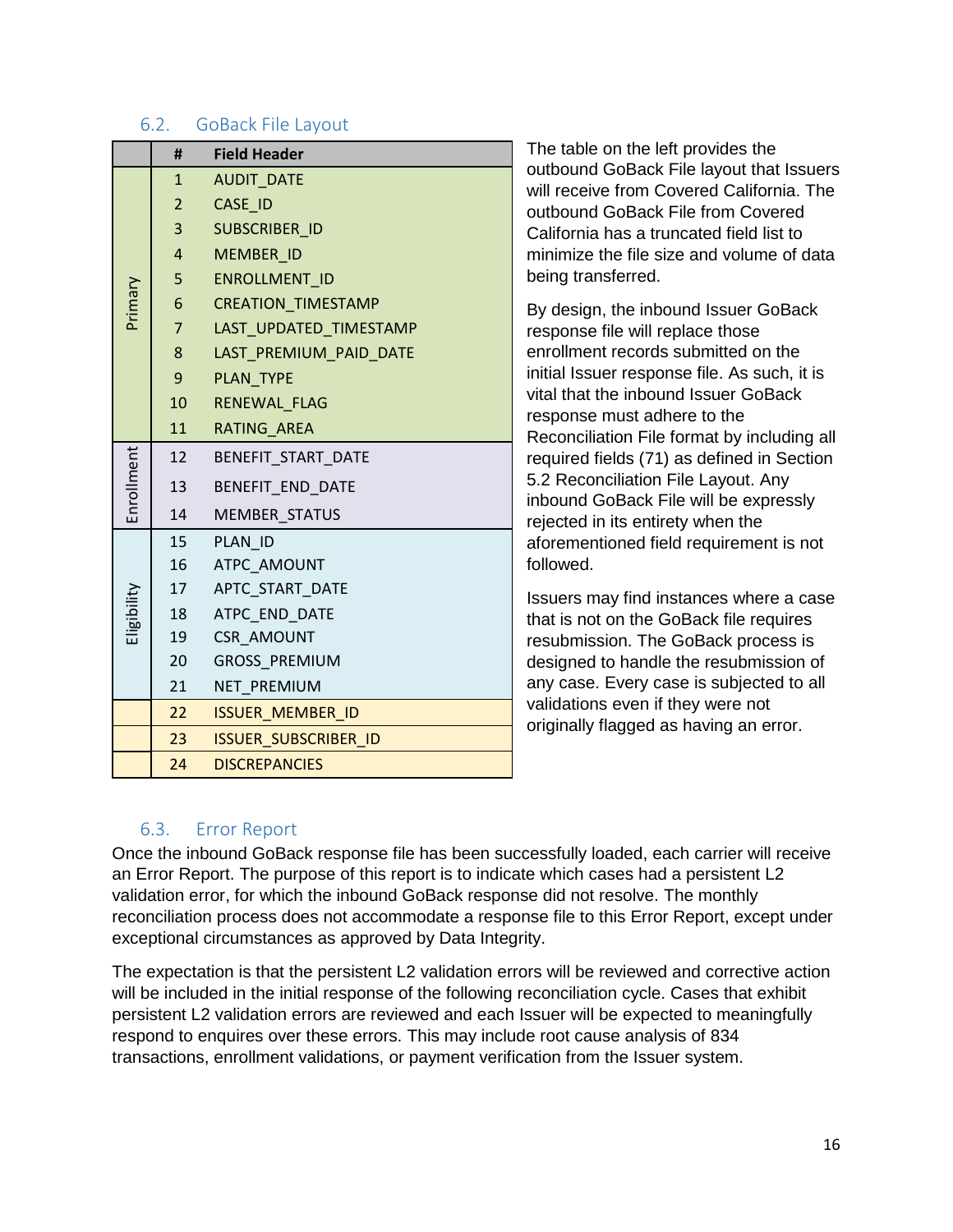# <span id="page-16-0"></span>7. Carrier Action File

### 7.1. Carrier Action File Layout

<span id="page-16-1"></span>

|            | #              | <b>Field Header</b>         |
|------------|----------------|-----------------------------|
|            | 1              | RECORD_ORIGIN               |
|            | $2^{\circ}$    | <b>AUDIT_DATE</b>           |
|            | 3 <sup>1</sup> | CASE ID                     |
|            | $\overline{4}$ | SUBSCRIBER_ID               |
|            | 5 <sup>1</sup> | MEMBER_ID                   |
| Primary    | 6              | ENROLLMENT ID               |
|            | $\overline{7}$ | <b>CREATION_TIMESTAMP</b>   |
|            | 8              | LAST_UPDATED_TIMESTAMP      |
|            | 9              | LAST_PREMIUM_PAID_DATE      |
|            | $10-10$        | PLAN_TYPE                   |
|            | 11             | RENEWAL_FLAG                |
|            | 12             | RATING AREA                 |
|            | 13             | BENEFIT_START_DATE          |
| Enrollment | 14             | BENEFIT_END_DATE            |
|            | 15             | <b>MEMBER STATUS</b>        |
|            | 16             | PLAN ID                     |
|            | 17             | <b>ISSUER_MEMBER_ID</b>     |
|            | 18             | <b>ISSUER SUBSCRIBER ID</b> |
|            | 19             | <b>CARRIER ACTION</b>       |

Once the inbound GoBack response file has been successfully loaded, every enrollment submitted through the reconciliation process, and having passed all previous validations, is evaluated through the Processing Rules Engine.

Subsequently, each carrier will receive a Carrier Action File. The purpose of this file is to indicate which cases have been identified as requiring an update to the Issuer system. Similarly, through the reconciliation process Covered California identifies those cases which require an update in CalHEERS. The table below illustrates all of the fields included in the Carrier Action File layout.

The file layout has been designed to support both manual and automated approaches to Carrier Action processing. Each enrollment record is presented as an ordered pair, differentiated by the Record Origin field in the first column (A).

The Record Origin will denote either Carrier or CalHEERS as the data source for that record. For those who manually process the file, this serves as intuitive visualization of the required action. On the other hand, for those taking a technical approach the records can be joined to each other to support automated review.

The Carrier Action field at the end of the file, column (U), will stipulate what reconcilable field requires an update in the Issuer's system of record. This will be a combination of enrollment status, benefit start date, and benefit end date. In the example below, the Issuer would be required to update the status to TERM and apply the end date of 07/31/2016.

|          |          |          | 「RECORD_ORIGIN START_DATE END_DATE MEMBER_STATUS CARRIER_ACTION」 |                                               |
|----------|----------|----------|------------------------------------------------------------------|-----------------------------------------------|
| CARRIER  | 20160301 |          | <b>CONFIRM</b>                                                   | <b>Issuer must update Status and End date</b> |
| CALHEERS | 20160301 | 20160731 | TFRM                                                             |                                               |

It is expected that cases identified for resolution will not have the discrepancy persist for longer than 3 consecutive monthly reconciliation cycles. All resolution cases that are out of compliance with aging guidelines will be escalated to Leadership as necessary. As the reconciliation process matures, it is expected that cases identified for resolution will not have the discrepancy persist for longer than 2 consecutive cycles. As the reconcilable field list proportionally expands with the maturity of this process, the tracking and performance metrics will become more sophisticated to identify compliance standards.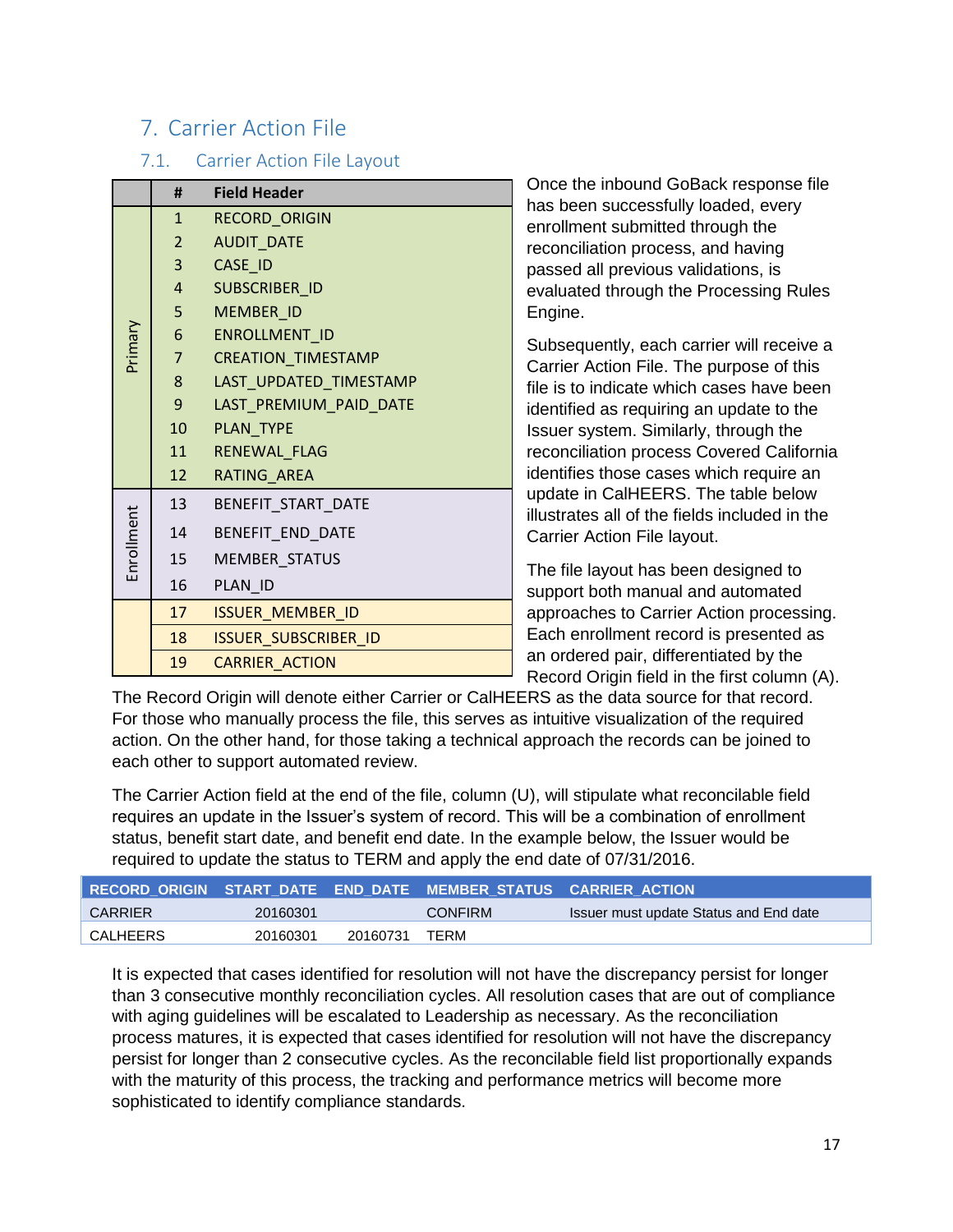### 7.2. Processing Rules Engine

<span id="page-17-0"></span>For all those cases which pass Case Level Validation (L2), they will be run through the Reconciliation Processing Rules Engine. The Processing Rules Engine initially identifies accurate and discrepant enrollment records. For each discrepancy, the Processing Rules Engine will evaluate a case for completeness with respect to: Period of Enrollment, Current Status, Member Identifying Information, and Eligibility Components.

The last premium paid date is a vital logical operator that contributes to the accuracy of the enrollment information as submitted by the Issuer. This is especially true for the reconciliation of terminated and cancelled enrollments potentially related to non-payment of premiums. The last premium paid date is used to denote *the last day of the month in which a consumer is paid through*. For example, in the instance of a cancellation, the benefit start and end date should be equal and the last premium paid date should be less than the benefit end date or null. In the instance of a confirmed enrollment, the last premium paid through date should be at least within the allotted grace period for the given policy. As consumers may pay for several months into the future, the last premium paid date may extend as far as the last day of the benefit year for a confirmed enrollment during any given reconciliation cycle.

### <span id="page-17-1"></span>8. Exclusion Process

The exclusion process was designed to exclude cases that are actively being resolved through other business channels and should not be subject to resolution by the processing rules engine. Exclusions include the following routine business processes: Appeal, Escalation, Informal Resolution, and Help Desk Tickets. It is important to note that through each of these processes, the expectation is that both CalHEERS and the Issuer's system will be in alignment.

Any case which is excluded is done so at the end of the reconciliation process. In other words, each excluded case will carry with it the appropriate validation error or accurate flag. This is to ensure that sufficient monitoring is in place for those cases which are being excluded for a prolonged period of time. The proactive monitoring of excluded cases provides valuable insight into the timeliness of the aforementioned business processes updating the enrollment records in both CalHEERS and the Issuer's system.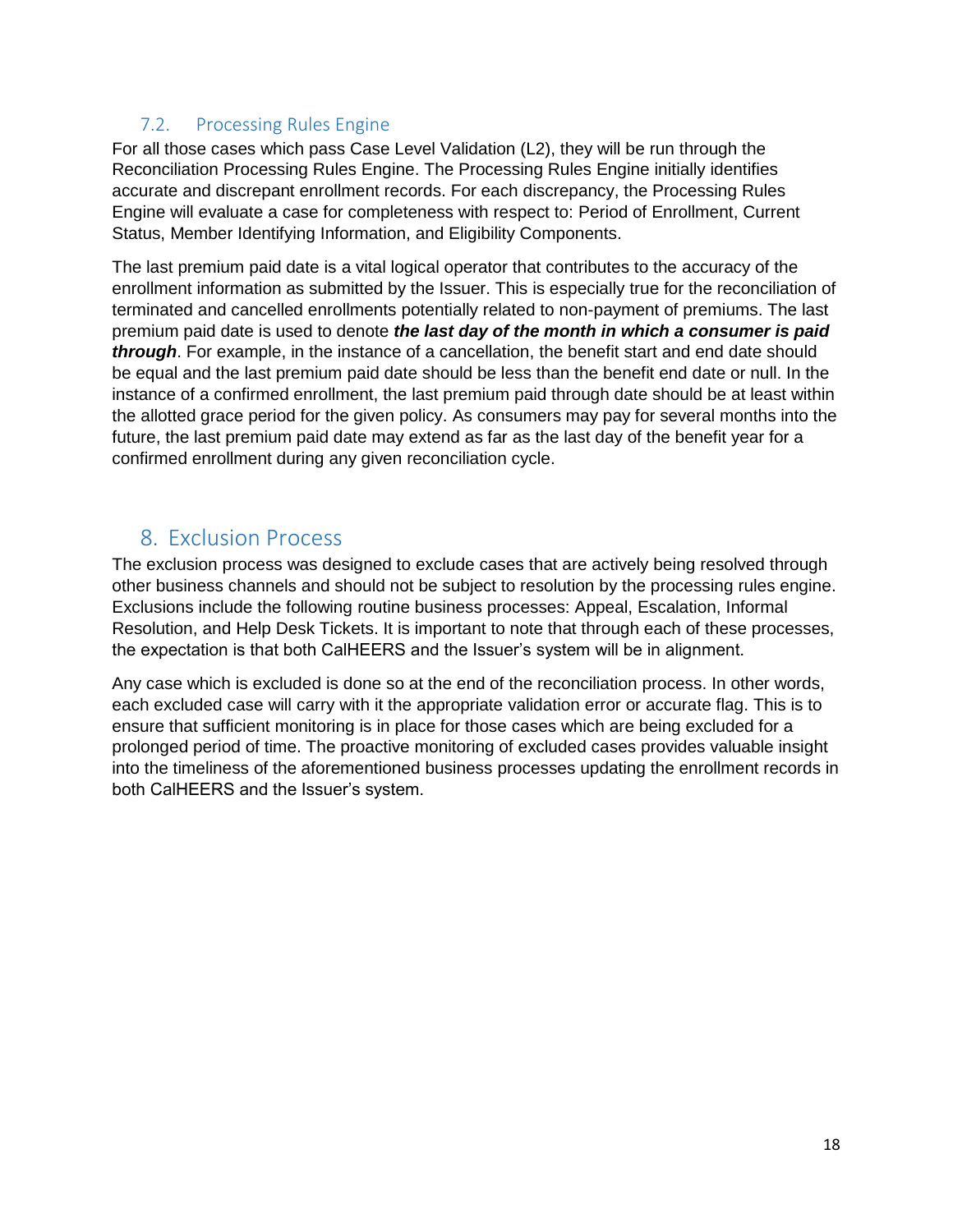### 9. Appendix A: Sample Reconciliation Scenarios

The Reconciliation File includes a comprehensive snap shot of a household's enrollment. To ensure correct interpretation of the data, below are sample Reconciliation scenarios found in the file sent from Covered California to the Issuers (Step 1 & 2 in Figure 3: Data Reconciliation Process Diagram):

#### **Transaction Example 1: Reconciliation File with Multiple Transactions**

#### *Scenario:*

- On 12/13/2014 a one member household completes the initial application and plan selection (Plan ID: 55555CA038000301) for a 01/01/2015 benefit start date
- On 04/05/2015 the primary applicant adds a dependent and selects a new plan (Plan ID: 55555CA038000304)
- On 09/10/2015 the primary applicant reports a change in income that makes the household eligible for a new CSR tier. The household selects a new plan (Plan ID: 55555CA038000306).

| <b>CASE_ID</b> | <b>SUBSCRIBER</b><br>ID. | <b>MEMBER</b><br>ID | <b>ENROLLMENT</b><br>ID | <b>CREATION</b><br><b>TIMESTAMP</b> | <b>LAST</b><br><b>UPDATED</b><br><b>TIMESTAMP</b> | <b>BENEFIT</b><br><b>START</b><br><b>DATE</b> | <b>BENEFIT</b><br><b>END DATE</b> | <b>MEMBER</b><br><b>STATUS</b> | PLAN_ID          | <b>ATPC</b><br><b>AMOUNT</b> | GROSS_<br><b>PREMIUM</b> | <b>RESIDENTIAL</b><br><b>ADDR LINE1</b> |
|----------------|--------------------------|---------------------|-------------------------|-------------------------------------|---------------------------------------------------|-----------------------------------------------|-----------------------------------|--------------------------------|------------------|------------------------------|--------------------------|-----------------------------------------|
| 5000000001     | 11111                    | 11111               | 13579                   | 20141213                            | 20150413                                          | 20150101                                      | 20150430                          | <b>TERM</b>                    | 55555CA038000301 | 100                          | 350                      | 123 Sunny<br>Beach Dr.                  |
| 5000000001     | 11111                    | 11111               | 43080                   | 20150405                            | 20150910.                                         | 20150501                                      | 20150930                          | <b>TERM</b>                    | 55555CA038000304 | 150                          | 425                      | 123 Sunny<br>Beach Dr.                  |
| 5000000001     | 11111                    | 11112               | 43080                   | 20150405                            | 20150910                                          | 20150501                                      | 20150930                          | <b>TERM</b>                    | 55555CA038000304 | 150                          | 425                      | 123 Sunny<br>Beach Dr.                  |
| 5000000001     | 11111                    | 11111               | 102708                  | 20150910                            | 20151010                                          | 20151001                                      |                                   | <b>CONFIRM</b>                 | 55555CA038000306 | 200                          | 300                      | 123 Sunny<br>Beach Dr.                  |
| 5000000001     | 11111                    | 11112               | 102708                  | 20150910                            | 20151010                                          | 20151001                                      |                                   | <b>CONFIRM</b>                 | 55555CA038000306 | 200                          | 300                      | 123 Sunny<br>Beach Dr.                  |

#### <span id="page-18-0"></span>**November 2015 Reconciliation File**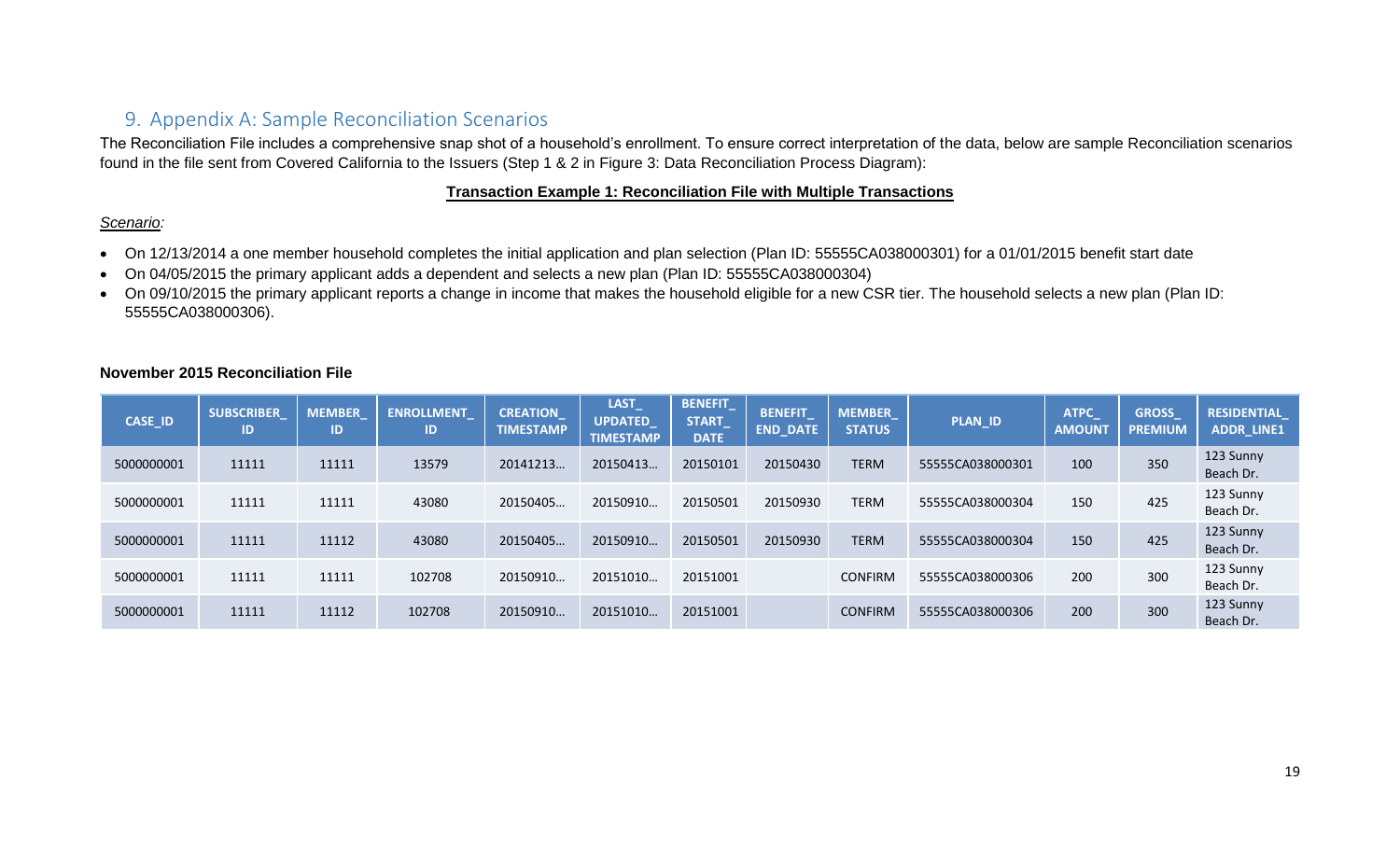### **Transaction Example 2: Reconciliation File with Maintenance Transaction (Address Change)**

#### *Scenario:*

- On 12/13/2014 a two member household completes the initial application and plan selection for a 01/01/2015 benefit start date
- On 11/05/2015 the primary applicant changes their residential address from 123 Sunny Beach Dr. to 555 Main St through the Covered California portal

#### **October 2015 Reconciliation File**

| CASE_ID    | <b>SUBSCRIBER</b><br>ID | <b>MEMBER</b> | <b>ENROLLMENT</b><br>ID | <b>CREATION</b><br><b>TIMESTAMP</b> | <b>LAST_</b><br><b>UPDATED</b><br><b>TIMESTAMP</b> | <b>BENEFIT</b><br><b>START</b><br><b>DATE</b> | <b>BENEFIT</b><br><b>DATE</b><br><b>END</b> | <b>MEMBER</b><br><b>STATUS</b> | PLAN_ID          | <b>ATPC</b><br><b>AMOUN</b> | <b>GROSS</b><br><b>PREMIUM</b> | <b>RESIDENTIAL</b><br><b>ADDR_LINE1</b> |
|------------|-------------------------|---------------|-------------------------|-------------------------------------|----------------------------------------------------|-----------------------------------------------|---------------------------------------------|--------------------------------|------------------|-----------------------------|--------------------------------|-----------------------------------------|
| 5000000001 | 11111                   | 11111         | 123456                  | 20141213                            | 20141213                                           | 20150101                                      |                                             | <b>CONFIRM</b>                 | 55555CA038000301 | 100                         | 500                            | 123 Sunny<br>Beach Dr.                  |
| 5000000001 | 11111                   | 11112         | 123456                  | 20141213                            | 20141213                                           | 20150101                                      |                                             | <b>CONFIRM</b>                 | 55555CA038000301 | 100                         | 500                            | 123 Sunny<br>Beach Dr.                  |

### **November 2015 Reconciliation File**

| CASE_ID    | <b>SUBSCRIBER</b><br>ID | <b>MEMBER</b><br>ID | <b>ENROLLMENT</b> | <b>CREATION</b><br><b>TIMESTAMP</b> | LAST<br><b>UPDATED</b><br><b>TIMESTAMP</b> | <b>BENEFIT</b><br><b>START</b><br><b>DATE</b> | BENEFIT<br><b>END DATE</b> | <b>MEMBER</b><br><b>STATUS</b> | <b>PLAN_ID</b>   | <b>ATPC</b><br><b>AMOUNT</b> | GROSS<br><b>PREMIUM</b> | <b>RESIDENTIAL</b><br><b>ADDR LINE1</b> |
|------------|-------------------------|---------------------|-------------------|-------------------------------------|--------------------------------------------|-----------------------------------------------|----------------------------|--------------------------------|------------------|------------------------------|-------------------------|-----------------------------------------|
| 5000000001 | 11111                   | 11111               | 123456            | 20141213                            | 20151105                                   | 20150101                                      |                            | <b>CONFIRM</b>                 | 55555CA038000301 | 100                          | 500                     | 555 Main St                             |
| 5000000001 | 11111                   | 11112               | 123456            | 20141213                            | 20151105                                   | 20150101                                      |                            | <b>CONFIRM</b>                 | 55555CA038000301 | 100                          | 500                     | 555 Main St                             |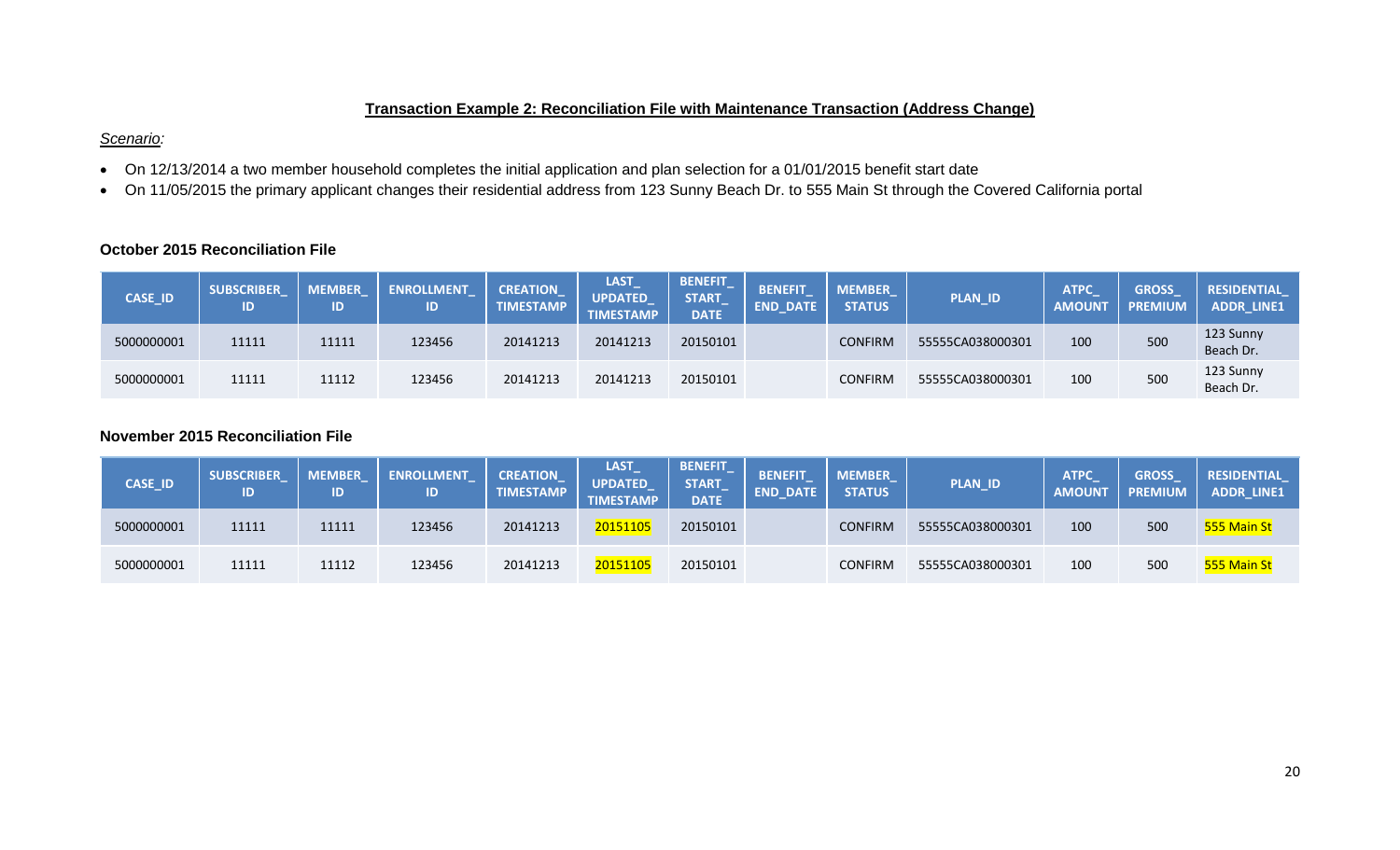### **Transaction Example 3: Reconciliation File with Reinstatement Transaction**

#### *Scenario:*

- On 12/13/2014 a two member household completes the initial application and plan selection for a 01/01/2015 benefit start date
- On 04/13/2015 the policy is terminated with an end of the month benefit end date of 04/30/2015
- On 11/01/2015, as a result of an Appeal decision, the policy is reinstated into the same plan and with the initial benefit start date of 01/01/2015

### **October 2015 Reconciliation File**

| CASE_ID    | <b>SUBSCRIBER</b><br>ID | <b>MEMBER</b><br>ID | <b>ENROLLMENT</b> | <b>CREATION</b><br><b>TIMESTAMP</b> | <b>LAST_</b><br><b>UPDATED</b><br><b>TIMESTAMP</b> | <b>BENEFIT</b><br><b>START</b><br><b>DATE</b> | <b>BENEFIT</b><br><b>DATE</b><br><b>END</b> | <b>MEMBER</b><br><b>STATUS</b> | PLAN_ID          | <b>ATPC</b><br><b>AMOUNT</b> | <b>GROSS</b><br><b>PREMIUM</b> | <b>RESIDENTIAL</b><br><b>ADDR_LINE1</b> |
|------------|-------------------------|---------------------|-------------------|-------------------------------------|----------------------------------------------------|-----------------------------------------------|---------------------------------------------|--------------------------------|------------------|------------------------------|--------------------------------|-----------------------------------------|
| 5000000001 | 11111                   | 11111               | 222222            | 20141213                            | 20150413                                           | 20150101                                      | 21050430                                    | <b>TERM</b>                    | 55555CA038000301 | 100                          | 500                            | 123 Sunny<br>Beach Dr.                  |
| 5000000001 | 11111                   | 11112               | 222222            | 20141213                            | 20150413                                           | 20150501                                      | 21050430                                    | <b>TERM</b>                    | 55555CA038000301 | 100                          | 500                            | 123 Sunny<br>Beach Dr.                  |

#### **November 2015 Reconciliation File**

| CASE_ID    | <b>SUBSCRIBER</b><br>ID | <b>MEMBER</b> | <b>ENROLLMENT</b><br>ID | <b>CREATION</b><br><b>TIMESTAMP</b> | <b>LAST</b><br><b>UPDATED</b><br><b>TIMESTAMP</b> | <b>BENEFIT</b><br><b>START</b><br><b>DATE</b> | <b>BENEFIT</b><br><b>END DATE</b> | <b>MEMBER</b><br><b>STATUS</b> | <b>PLAN_ID</b>   | <b>ATPC</b><br><b>AMOUN</b> | <b>GROSS</b><br><b>PREMIUM</b> | <b>RESIDENTIAL</b><br><b>ADDR LINE1</b> |
|------------|-------------------------|---------------|-------------------------|-------------------------------------|---------------------------------------------------|-----------------------------------------------|-----------------------------------|--------------------------------|------------------|-----------------------------|--------------------------------|-----------------------------------------|
| 5000000001 | 11111                   | 11111         | 222222                  | 20141213                            | 20151101                                          | 20150101                                      |                                   | <b>CONFIRM</b>                 | 55555CA038000301 | 100                         | 500                            | 123 Sunny<br>Beach Dr.                  |
| 5000000001 | 11111                   | 11112         | 222222                  | 20141213                            | 20151101                                          | 20150501                                      |                                   | <b>CONFIRM</b>                 | 55555CA038000301 | 100                         | 500                            | 123 Sunny<br>Beach Dr.                  |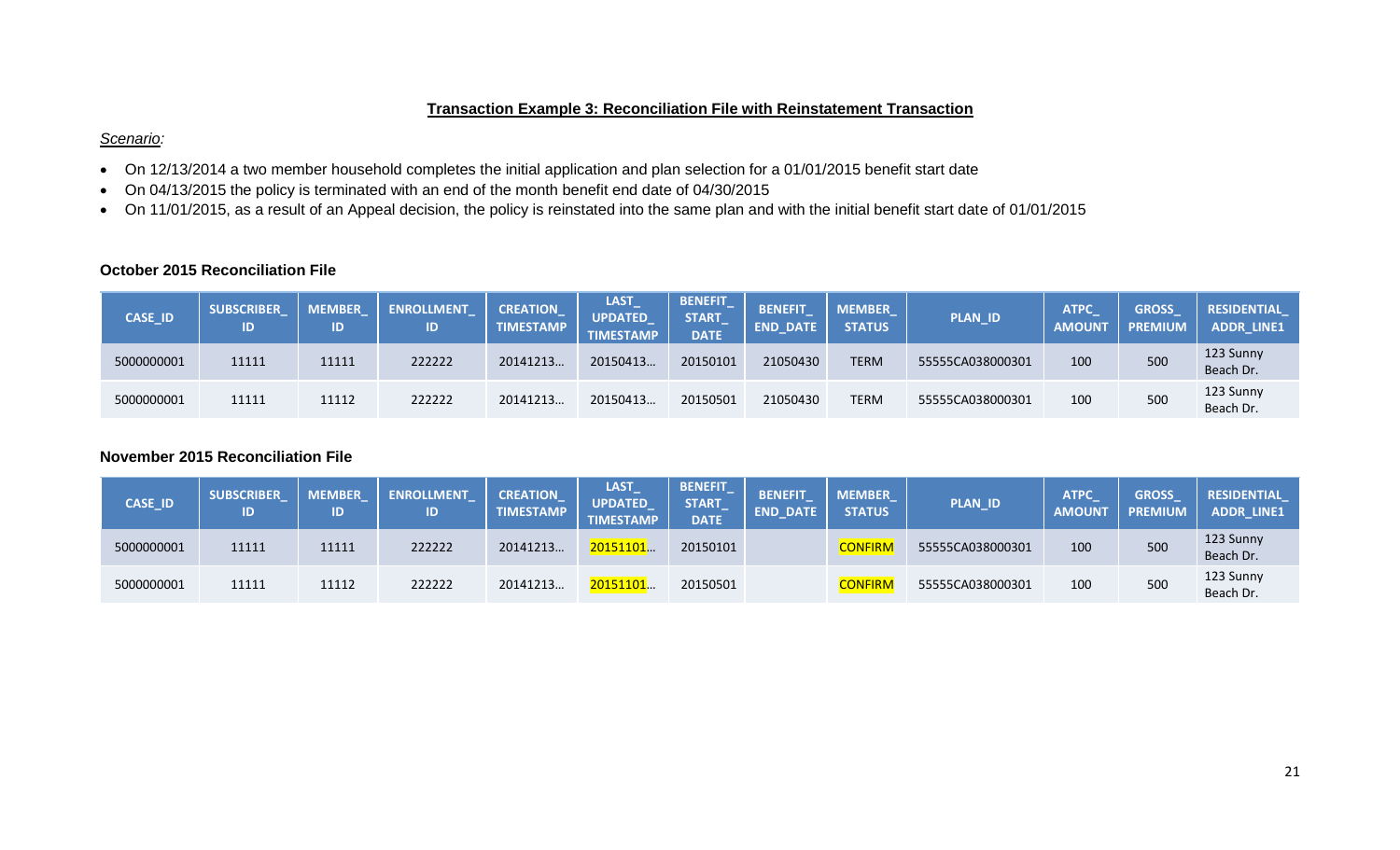# <span id="page-21-0"></span>10. Appendix B: Reconcilable Fields

The following table provides clarification on how the data returned by the Issuers in the Reconciliation fields will be managed.

- **Matching (M) -** These fields may be leveraged to match from the Reconciliation File to the Issuer's database
- **Reconcilable (R)** These fields will be the core reconcilable fields for running the Reconciliation Processing Rules (Step 10, Figure 3: Data Reconciliation Process Diagram)
- **Discovery Analysis (D)** These fields will be used for discovery analysis in order to determine the discrepancy frequency between Covered California and the Issuers. This analysis will contribute to the prioritization of expanding the reconcilable fields in subsequent cycles.

|             | #              | <b>Field</b>              | <b>Field Use</b> |
|-------------|----------------|---------------------------|------------------|
|             | $\mathbf{1}$   | <b>AUDIT_DATE</b>         | n/a              |
|             | $\overline{2}$ | CASE_ID                   | M                |
|             | 3              | <b>SUBSCRIBER ID</b>      | M                |
|             | $\overline{4}$ | MEMBER ID                 | M                |
|             | 5              | ENROLLMENT_ID             | n/a              |
| Primary     | 6              | <b>CREATION_TIMESTAMP</b> | M                |
|             | $\overline{7}$ | LAST UPDATED TIMESTAMP    | M                |
|             | 8              | LAST_PREMIUM_PAID_DATE    | $\sf R$          |
|             | 9              | <b>PLAN TYPE</b>          | n/a              |
|             | 10             | RENEWAL FLAG              | n/a              |
|             | 11             | RATING_AREA               | n/a              |
|             | 12             | BENEFIT START DATE        | R                |
| Enrollment  | 13             | BENEFIT_END_DATE          | R                |
|             | 14             | <b>MEMBER STATUS</b>      | ${\sf R}$        |
|             | 15             | PLAN ID                   | M                |
|             | 16             | ATPC AMOUNT               | n/a              |
|             | 17             | APTC_START_DATE           | n/a              |
| Eligibility | 18             | ATPC END DATE             | n/a              |
|             | 19             | <b>CSR_AMOUNT</b>         | M                |
|             | 20             | GROSS_PREMIUM             | M                |
|             | 21             | INDVP_RESP_AMT            | M                |
|             | 22             | NET_PREMIUM               | M                |
|             | 23             | FIRST NAME                | D                |
| Demographic | 24             | MIDDLE NAME               | D                |
|             | 25             | LAST NAME                 | D                |
|             | 26             | SSN                       | D                |
|             | 27             | <b>BIRTH DATE</b>         | D                |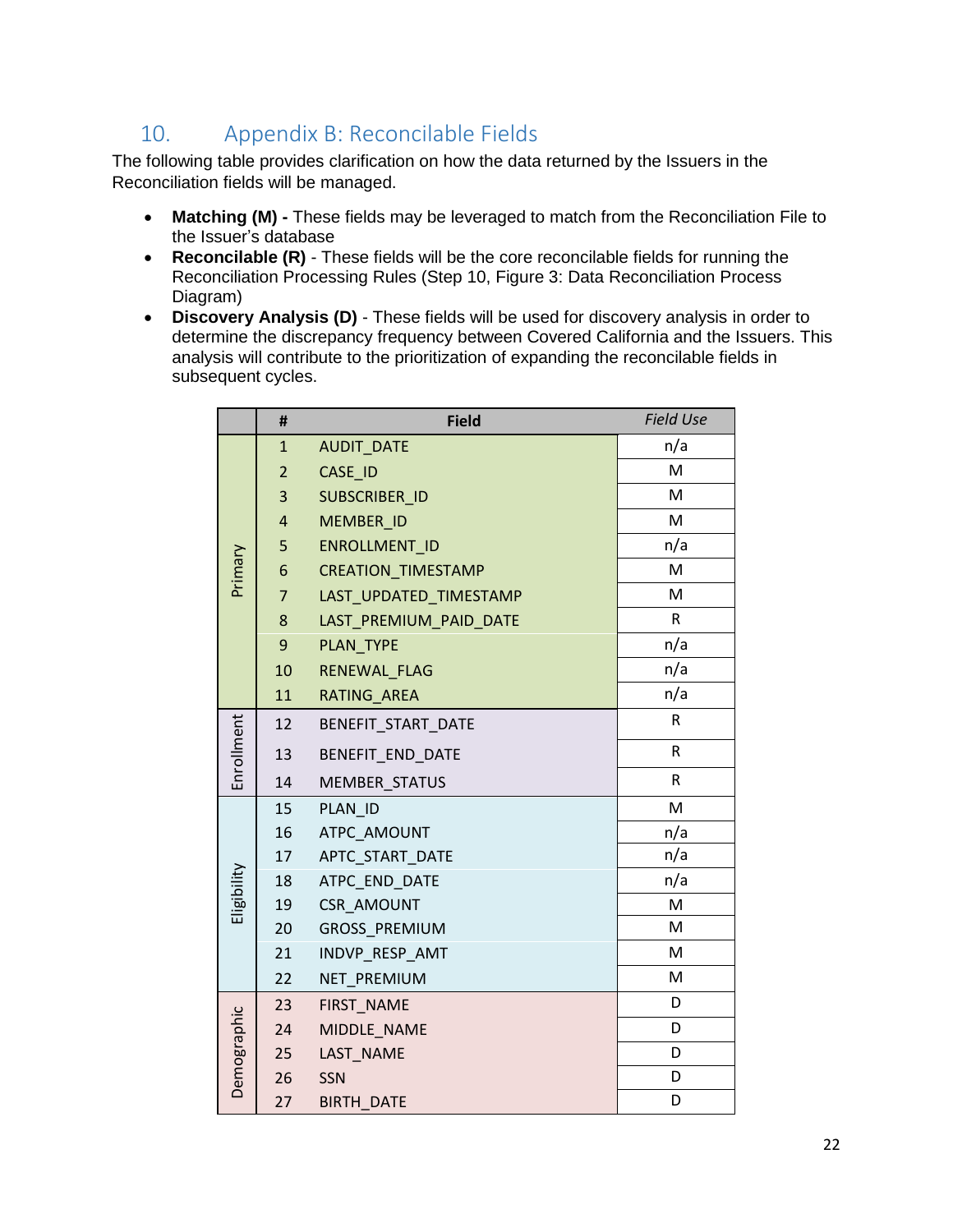|             | #  | <b>Field</b>                  | <b>Field Use</b> |
|-------------|----|-------------------------------|------------------|
|             | 28 | DATE_OF_DEATH                 | D                |
|             | 29 | MEMBER_RELATIONSHIP_TO_SUB    | D                |
|             | 30 | <b>GENDER</b>                 | D                |
|             | 31 | RACE ETHNICITY TYPE           | D                |
|             | 32 | LANGUAGE SPOKEN               | D                |
|             | 33 | LANGUAGE_WRITTEN              | D                |
|             | 34 | PHONE NUMBER                  | D                |
|             | 35 | <b>EMAIL ADDRESS</b>          | D                |
|             | 36 | RESIDENTIAL_ADDR_LINE1        | D                |
|             | 37 | RESIDENTIAL ADDR LINE2        | D                |
|             | 38 | RESIDENTIAL_CITY_NAME         | D                |
|             | 39 | RESIDENTIAL_STATE_CODE        | D                |
|             | 40 | RESIDENTIAL_ZIP_CODE          | D                |
|             | 41 | RESIDENTIAL_COUNTY_FIPS_CODE  | D                |
|             | 42 | MAILING ADDR LINE1            | D                |
|             | 43 | MAILING ADDR LINE2            | D                |
|             | 44 | MAILING CITY NAME             | D                |
| Demographic | 45 | MAILING_STATE_CODE            | D                |
|             | 46 | MAILING_ZIP_CODE              | D                |
|             | 47 | RESPONSIBLE_PERSON_INDV_ID    | n/a              |
|             | 48 | RESPONSIBLE_PERSON_FIRST_NAME | n/a              |
|             | 49 | RESPONSIBLE PERSON LAST NAME  | n/a              |
|             | 50 | RESPONSIBLE PERSON PHONE      | n/a              |
|             | 51 | RESPONSIBLE PERSON ADDR LINE1 | n/a              |
|             | 52 | RESPONSIBLE_PERSON_ADDR_LINE2 | n/a              |
|             | 53 | RESPONSIBLE_PERSON_CITY_NAME  | n/a              |
|             | 54 | RESPONSIBLE_PERSON_STATE_CODE | n/a              |
|             | 55 | RESPONSIBLE PERSON ZIP CODE   | n/a              |
|             | 56 | CUSTODIAL_PARENT_INDV_ID      | n/a              |
|             | 57 | CUSTODIAL PARENT FIRST NAME   | n/a              |
|             | 58 | CUSTODIAL PARENT LAST NAME    | n/a              |
|             | 59 | CUSTODIAL PARENT ADDR LINE1   | n/a              |
|             | 60 | CUSTODIAL PARENT ADDR LINE2   | n/a              |
|             | 61 | CUSTODIAL PARENT CITY NAME    | n/a              |
|             | 62 | CUSTODIAL_PARENT_STATE_CODE   | n/a              |
|             | 63 | CUSTODIAL_PARENT_ZIP_CODE     | n/a              |
| Agent       | 64 | <b>BROKER ID</b>              | R                |
|             | 65 | AGENT_BROKER_NAME             | R                |
|             | 66 | <b>BROKER FEDERAL EIN</b>     | R                |
|             | 67 | <b>BROKER_LICENSE_NUMBER</b>  | R                |